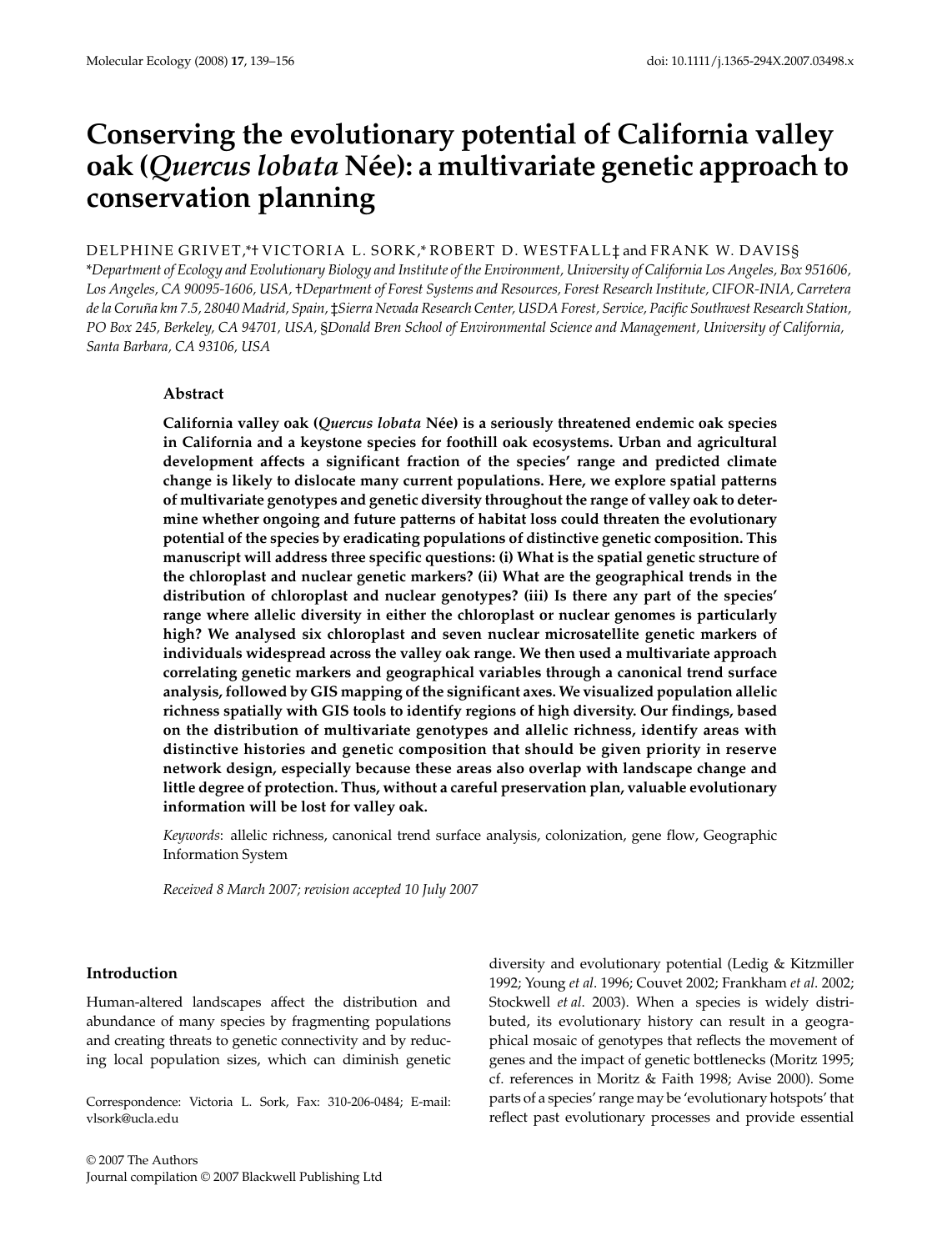genetic variation for future evolutionary dynamics (Rayburn & Moritz 2006). In this study, we ask whether the regions of dramatic landscape alteration comprise areas of evolutionary interest to California valley oak (*Quercus lobata* Née), which is considered the 'monarch of California oaks by virtue of its size, age, and beauty' (Pavlik *et al*. 1991). Like other tree oak species of California, valley oak defines the ecosystem and plays a keystone resource role for wildlife, insects, fungi, and lichen.

Many widely distributed woody plant species have special conservation significance, and yet present a particular challenge to the development of conservation strategies because these species have high genetic diversity within populations and low genetic differences among populations because of gene flow (Hamrick *et al*. 1992; Hamrick & Godt 1996). Indeed, it might seem that preserving any subset of populations should be sufficient, since theoretically, each harbours a representative fraction of the total gene pool, and therefore should include sufficient genetic variation to protect the evolutionary potential of the species. Instead, range-wide geographical patterns of these tree species are likely to include gradual trends in variation (e.g. Kinloch *et al*. 1986; Kremer & Zanetto 1997; Le Corre *et al*. 1998). For example, directionality in migration rates could create genetic clines across the species range (Epperson 2003). Alternatively, these species could show sharp genetic gradients that might be indicative of 'evolutionary hotspots' created by suture zones, areas of high ecological complexity, historical refugia, or recent colonization and adaptive divergence (Rayburn & Moritz 2006). Thus, even species with widespread distributions and tremendous potential for gene flow are likely to possess complex geographical patterns of genetic variation that are at risk when part of their range is lost.

Since European settlement, the distribution and abundance of valley oak has been reduced through conversion of oak savannah and riparian oak forest to agricultural crops, vineyards, and urban development (Pavlik *et al*. 1991; Kelly *et al*. 2005). In the San Joaquin Valley, the extent of valley oak woodland and savanna may have been reduced by as much as 95% (Kelly *et al*. 2005). Remnant woodlands occur mainly in the foothills and valleys of the Central and Northern Coast Ranges, Tehachapi Mountains and Sierra Nevada. Housing density exceeds one house per 64 ha (160 ac) on more than two-thirds of mapped valley oak woodlands and exceeds one house per 16 ha (40 ac) on nearly 20% of remaining woodlands. Based on population projections, residential development will continue in many of these areas (Fig. 1) because more than 90% of the area is privately owned and less than 3% is in formally designated reserves (Davis *et al*. 2000). Within existing habitat, recruitment of reproductive-aged individuals is rare and not sufficient to offset adult mortality (Brown & Davis 1991; Tyler *et al*. 2006). Thus, valley oak plant communities are considered threatened and of high priority for inventory by both the California Department of Fish and Game and by The Nature Conservancy (Davis *et al*. 2000). Combined with this predicted loss of habitat and declining population size in remaining areas is potential habitat dislocation due to climate change (Kueppers *et al*. 2005). Collectively, the issues of landscape and climate change call for a strategy for a network of reserves that protect the regions of evolutionary and genetic uniqueness.

In this study, we analyse geographical patterns of genetic variation to identify regions of potential conservation significance. Our strategy in detecting regions of evolutionary interest has been to allocate our sampling effort to maximize the number of sampling locations rather than the number of individuals within populations. This investigation provides a first-round analysis that examines a broad range of the distribution to identify areas of further interest. The results here can both identify areas of conservation priority and then inform a secondround analysis where additional sampling would be beneficial. We employ multivariate statistics because they are sensitive to detecting small genetic differences across loci (Conkle & Westfall 1984; Kremer & Zanetto 1997; Rajora & Dancik 1999). The use of multivariate genetic variables may be novel for conservation planning, but the methods of quantitative genetics or community ecology invoke the same approach. Multivariate statistics have been used to assess genetic variation within and among regions (e.g. Li & Adams 1989; Kremer & Zanetto 1997). The geographical analysis of multivariate genotypes has been used by forest geneticists to identify breeding zones for trees (Westfall & Conkle 1992). It is possible to statistically test whether genetic variables and environmental variables are significantly correlated through canonical correspondence analysis (CCA) (e.g. Gram & Sork 1999, 2001). Canonical trend surface analysis (Wartenberg 1985), an extension of canonical analysis, provides a useful technique first to test statistically for the directionality in continuous geographical trends of genetic data, treating these data like quantitative traits, and then to form hypotheses about historical gene movement. Depending on the genetic variables analysed with these multivariate statistics, different information will be revealed that can be integrated into conservation strategies. Uniparentally inherited markers, such as those in the chloroplast, offer useful information on (re)colonization through seeds. Nuclear markers encompass information of both pollen and seed dispersal, and their comparison with strictly maternally inherited markers provides access to pollen movement (Petit *et al*. 1993a; Ennos 1994). Thus, analysing simultaneously both sets of markers can reveal areas of genetic distinctiveness and of common evolutionary history over the species' range.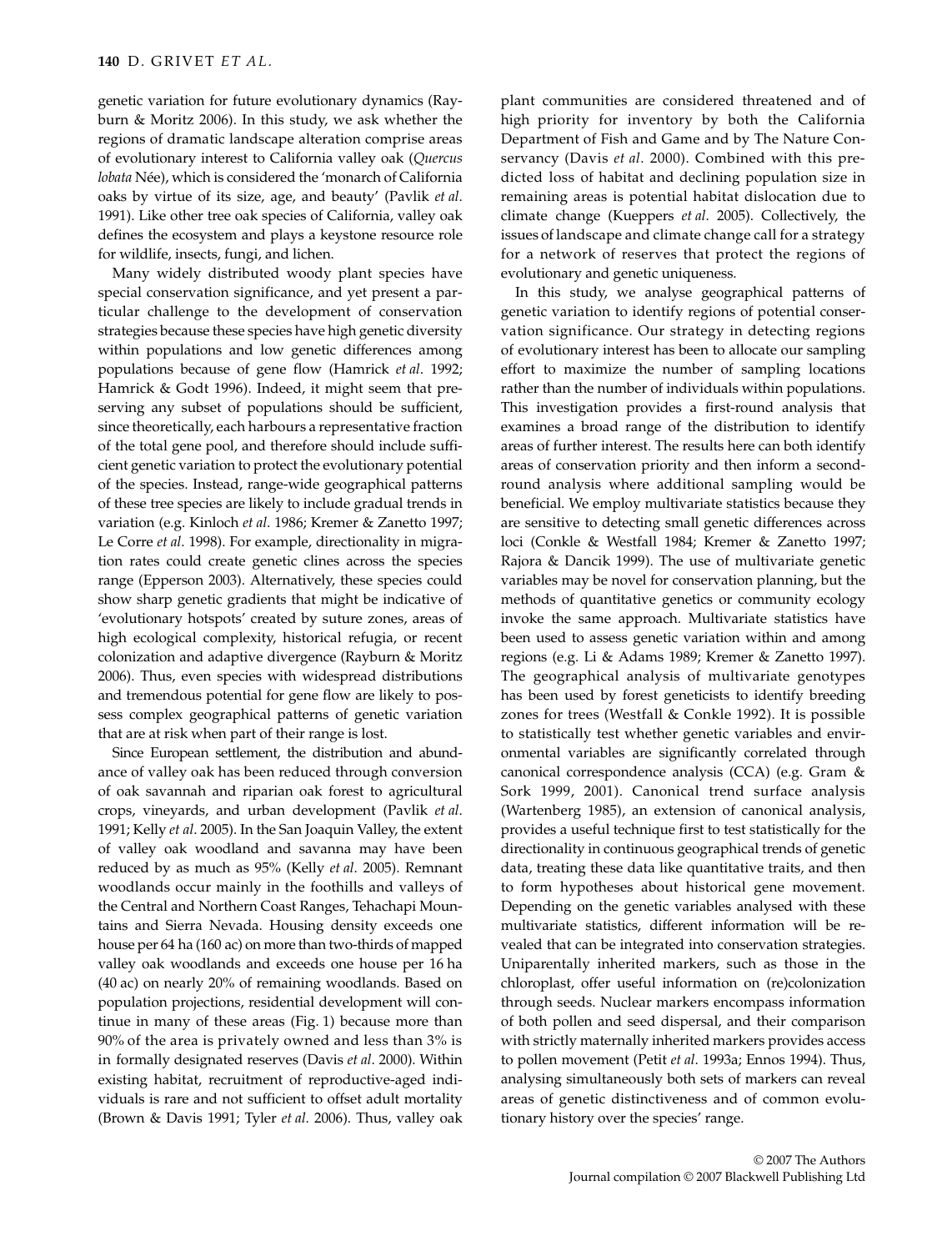

**Fig. 1** General distribution of valley oak woodlands (black areas) in California showing their juxtaposition with urban/ suburban (> 1 dwelling unit per 2 ha) and agricultural (excluding rangelands) areas (dark grey), as well as areas projected to be urbanized by 2040 common era (light grey). The maps was produced by combining the Gap Analysis map of extant valley oak woodland (Davis *et al*[. 2000; http://frap.cdf.ca.gov/](http://frap.cdf.ca.gov/data.html) data.html) with the California Department of Forestry and Fire Protection's (CDF & FP) maps of land use and land cover and housing projections [\(http://frap.cdf.ca.go/data.html\).](http://frap.cdf.ca.go/data.html)

The overall questions of this study are whether California valley oak has regions of evolutionary interest that should be considered by conservation planners, and whether these regions are under threat because of agricultural and urban land development. Previously, we have found that chloroplast haplotypes of valley oak display high richness and are clustered in patches across the species range (Grivet *et al*. 2006). The comparison of the historical colonization of this California oak with that of the well-studied European oaks led us to suggest that valley oak populations have experienced a series of local contractions/expansions due the combined impacts of climatic and geological heterogeneities (Grivet *et al*. 2006). In this study, we will use chloroplast (cp) and nuclear (n) genetic markers to address three specific questions: (i) What is the spatial genetic structure of the chloroplast and nuclear genetic markers? For this question, we will describe the genetic structure of the

sampled populations with analysis of molecular variance (amova, Excoffier *et al*. 1992) and the pattern of spatial autocorrelation for multi-allelic loci (Smouse & Peakall 1999). (ii) What are the geographical trends in the distribution of chloroplast and nuclear genotypes? We will answer this question by conducting a canonical trend surface analysis of chloroplast and nuclear markers to identify geographical patterns across the species range and to detect the direction of correlations between genetic variables and spatial location. (iii) Is there any part of the species' range where allelic diversity in either the chloroplast or nuclear genomes is particularly high? Here, we will examine geographical trends in allelic richness for both sets of markers to detect potential centre(s) of genetic diversity. In the discussion, we will discuss these findings in terms of human threats to this species because of landscape alteration and predicted climate change.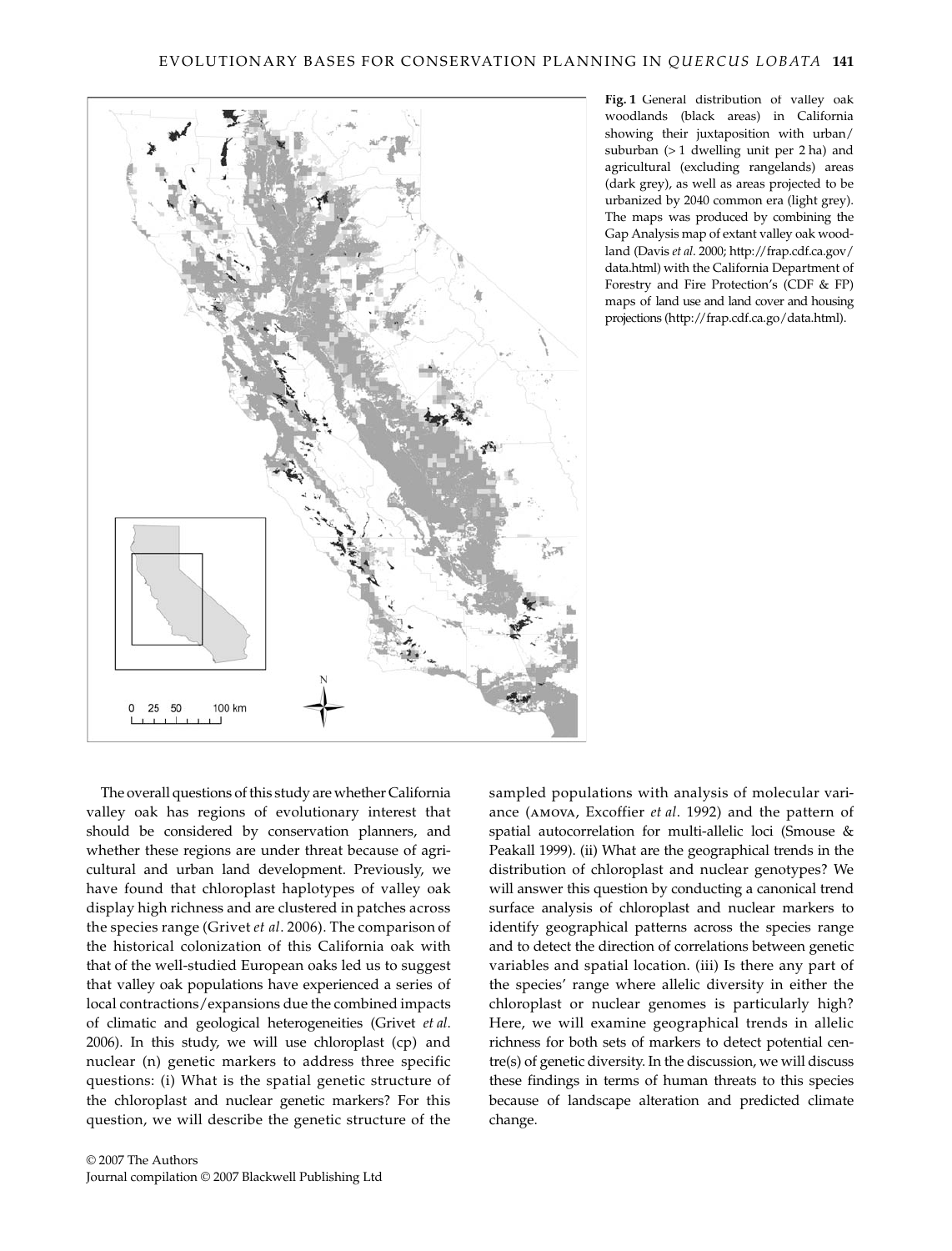

## **Materials and methods**

#### *Study species and study area*

*Quercus lobata* (Née) is a diploid, wind-pollinated, monoecious, and predominantly outcrossing tree species, based on Ritland's (1990) mltr mating system analysis (Sork *et al*. 2002b). Acorns mature in late September to early November of the year of pollination and germinate within 1–2 months after maturation. Acorns are dispersed by gravity, small mammals, acorn woodpeckers, and possibly jays. Valley oak populations occur at low densities in oak savanna habitat in the Central Valley, and more abundantly on the foothills of the Sierra Nevada, Coastal Ranges, and Transverse Ranges that surround the Central Valley (Fig. 2). Because of their extended latitudinal distribution (34–40° latitude) and altitudinal range (from sea level to 1700 m, mainly at elevations lower than 600 m, Pavlik *et al*. 1991), *Q. lobata* populations are spread across various climatic and geographical zones.

Valley oak has recently been the focus of genetic studies on several scales at the University of California Sedgwick Reserve, located in the Santa Ynez Valley, Santa Barbara County, California, USA. In estimates of contemporary gene flow through pollen, average pollen dispersal distance computed with indirect and direct approaches yielded an estimate of 65–114 m, with a high propensity for short-distance pollen dispersal(Smouse *et al*. 2001; Sork *et al*. 2002a; Sork *et al*. 2002b; A. Pluess, V. Sork, B. Dolan, F. Davis, K. Merg, D. Grivet, J. Papp, P. Smouse, submitted), although long-distance dispersal occurs. Finally, acorn woodpecker-mediated movement is restricted, in the order of a 100 m (Grivet *et al*. 2005). Fine-scale genetic analysis of adults found within a ~230-ha area indicates isolation by distance because of historically restricted gene flow in valley oak estimated at  $\sim$ 350 m (σ) for seed and pollen together (Dutech *et al*. 2005). Thus, studies of contemporary and historical gene flow both indicate that the scale of most dispersal is on the order of 100 m.

#### *Sampling*

In 2003 and 2004, we sampled individuals from 37 populations across the contemporary valley oak distribution range (Fig. 2). The data set used for chloroplast markers includes 97 individuals spread across 32 populations (Grivet *et al*. 2006). A post-hoc analysis of the optimal allocation of resources (Sokal & Rohlf 1981), using the sampling variances of observed heterozygosities (Weir 1996) in previously sampled allozyme data (C.I. Millar, L.A. Riggs, D.L. Delany, R.D. Westfall, unpublished) indicated that a sampling design with many sites and two to three individuals per site would be sufficient. The nuclear marker data set includes 113 individuals sampled across all 37 populations because of the inclusion of additional samples from the Tehachapi Mountains (Tejon Ranch, Lebec, California). The characterization of the sampled valley oak populations (latitude, longitude, elevation) is provided in Sork *et al*. (in press).

**Fig. 2** Location of the 37 sampled populations (black dots), along with the distribution range of *Quercus lobata* (grey areas), and the main mountain ranges in California.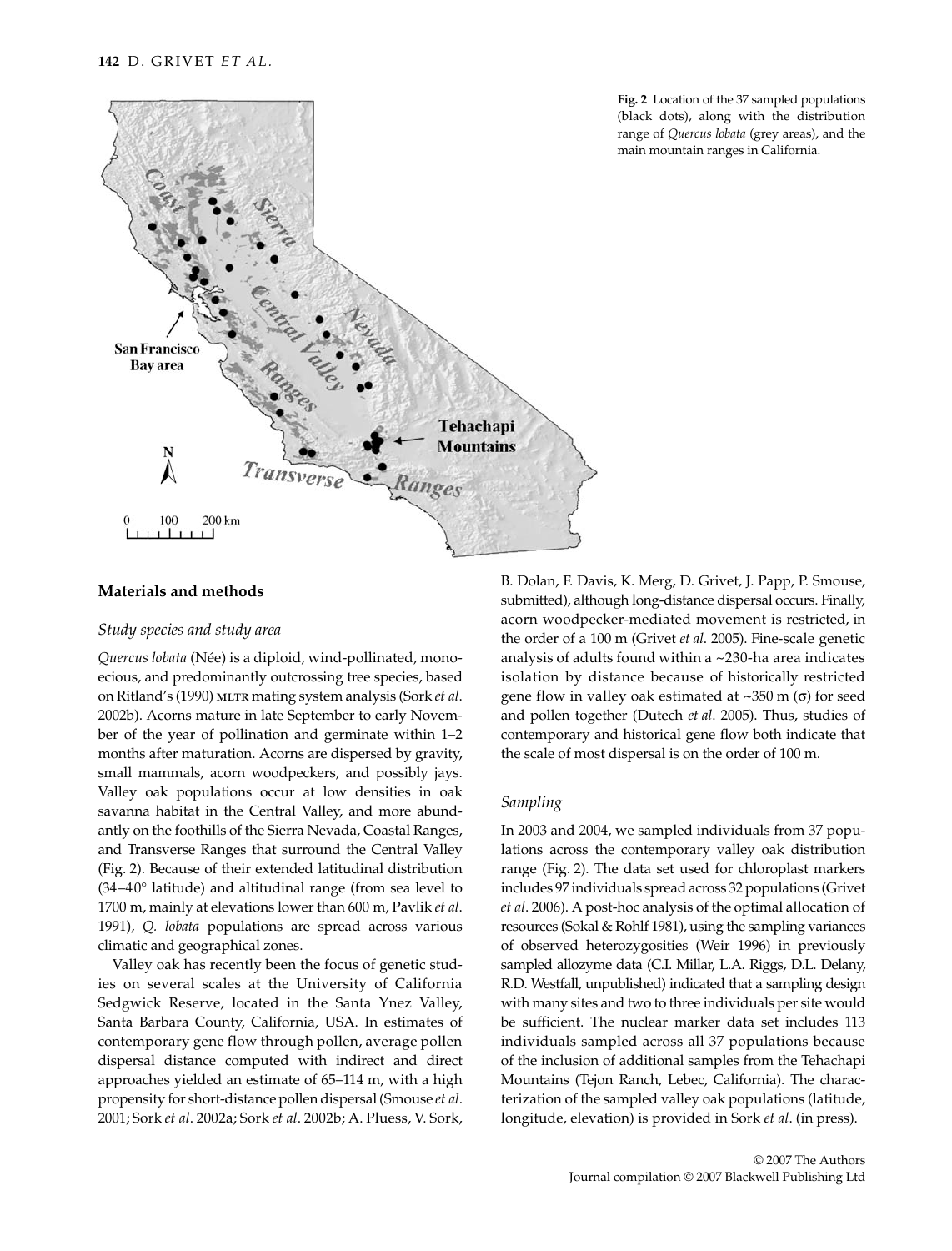## *DNA extraction and genotyping*

We analysed microsatellite genetic markers for both the chloroplast and nuclear genomes. Microsatellite markers are useful for conservation studies because their relatively high level of polymorphism provides sensitive measures of genetic variation among populations. Microsatellite markers have been effective in describing genetic structure, levels of inbreeding, estimates of effective population size, and patterns of gene movement — all important in evaluation of the evolutionary history and future potential of a taxon (Schwartz *et al*. 2007).

*Chloroplast data set.* We used the genetic data obtained from our previous study (Grivet *et al*. 2006), where we describe the DNA extraction method and the polymerase chain reaction (PCR) conditions. These samples were genotyped for six chloroplast microsatellite primers: ccmp10 was designed on *Nicotiana tabacum* (Weising & Gardner 1999), while dt1, dt3, dt4, cd4, and cd5 were designed on *Quercus robur* (Deguilloux *et al*. 2003).

*Nuclear data set.* We ground about 50 mg of frozen leaf tissue in tubes with a tungsten ball using the Mixer Mill MM301 (Retsch), and DNA extraction was performed with the DNeasy Plant Mini Kit (QIAGEN). We genotyped all samples for seven nuclear microsatellites: MSQ4 (Dow *et al*. 1995), QpZAG1/5, QpZAG9, QpZAG36, QpZAG110 (Steinkellner *et al*. 1997), QrZAG11, and QrZAG20 (Kampfer *et al*. 1998). Amplifications were carried out in 10- L reaction mixture containing 2.5 L of DNA ( $\approx$  20 ng) and 7.5 L of PCR mix, which contained the following reagents: 5 L of Multiplex Mix (QIAGEN), 0.4 L of BSA 10×, 1 L of primer mix (at 2 m for MSQ4, QpZAG9, QpZ-AG36, QpZAG110, QrZAG20, and at 1 m for QpZAG1/5 and QrZAG11), 1.1 L of water. The PCR touchdown profile consisted of an initial denaturing of 15 min at 95 °C, followed by 12 cycles of 30-s denaturing at 94 °C, 90 s annealing from 60 to 55 °C, and 60-s extension at 72 °C, followed by 33 cycles of 30-s denaturing at 89  $\degree$ C, 90-s annealing at 55 °C, and 60-s extension at 72 °C, with a final extension step of 60 °C for 30 min. We measured the length of the amplified sequence by running an aliquot of each PCR product on an ABI PRISM 3700 capillary sequencer at the University of California, Los Angeles (UCLA) Sequencing & Genotyping Core Facility (http:// [www.genetics.ucla.edu/sequencing/index.php\).](http://www.genetics.ucla.edu/sequencing/index.php) To verify repeatability, each sample was re-genotyped, after repeating the PCRs.

#### *Statistical analyses*

*Chloroplast and nuclear genetic structure.* To estimate the differentiation levels among populations, we computed an analogue of *F*-statistics, *G*<sub>ST</sub>, for which populations have equal weight, irrespective of sample size (Pons & Petit 1996), using the program spagedi version 1.2 (Hardy  $\&$ Vekemans 2002). We also used spageni to statistically compare our various *F*-statistics by computing jackknife standard errors for multilocus average statistics to calculate the 95% confidence intervals.

To determine whether populations have regional structure, we ran an AMOVA with the GENALEX version 6 software (Peakall & Smouse 2006) in a hierarchical model that included variation within populations, among populations within regions, and among three regions, using samples from the Coastal Ranges, from the Sierra Nevada and from the Transverse Ranges. These three mountain ranges were chosen as natural delimitations that can potentially affect valley oak population movements because they are characterized by different uplift timings and climatic/ ecological conditions (cf. Materials and Methods section in Grivet *et al*. 2006). This analysis discarded one population in the Central Valley East of San Francisco, because it was not in spatial proximity to any of these three regions.

Finally, we examined the scale of historical gene flow among populations by performing a spatial autocorrelation analysis based on genetic distance methods for multiple allelic and multilocus loci (Smouse & Peakall 1999). This spatial autocorrelation method describes the genetic structure across the studied site by employing a multivariate approach combining alleles and loci that allow reducing stochastic (allele-to-allele and locus-to-locus) noise, strengthening therefore the spatial signal. The generated autocorrelation coefficient (*r*) is closely related to Moran's I, and provides a measure of the genetic similarity between pairs of individuals. The results for the chloroplast markers have been published in Grivet*et al*. (2006). In this study, we present the results for the nuclear data set.

*Geographical trends in chloroplast and nuclear genotypes.* For a multivariate analysis of the microsatellite markers, we first transformed the single locus genotypes into allelic variables (Westfall & Conkle 1992). Using the method of Smouse & Williams (1982), we converted each allele into a single variable based on presence or absence. For haploid markers, the score would be 1 if present and 0 if absent. For diploid markers, the score of a single allelic variable would be 1 if present as a homozygote, 0.5 if a heterozygote, and 0 if not present. The number of variables created at each locus would be the number of alleles minus one. As Westfall & Conkle (1992) point out, linear combinations of these variables usually result in normal distributions of scored data when sufficient numbers of loci are present.

For the chloroplast data, we used results from six primers, with two to five alleles each, resulting in a total of 16 transformed allelic variables, after removing one allele per locus. We discarded an additional allele from our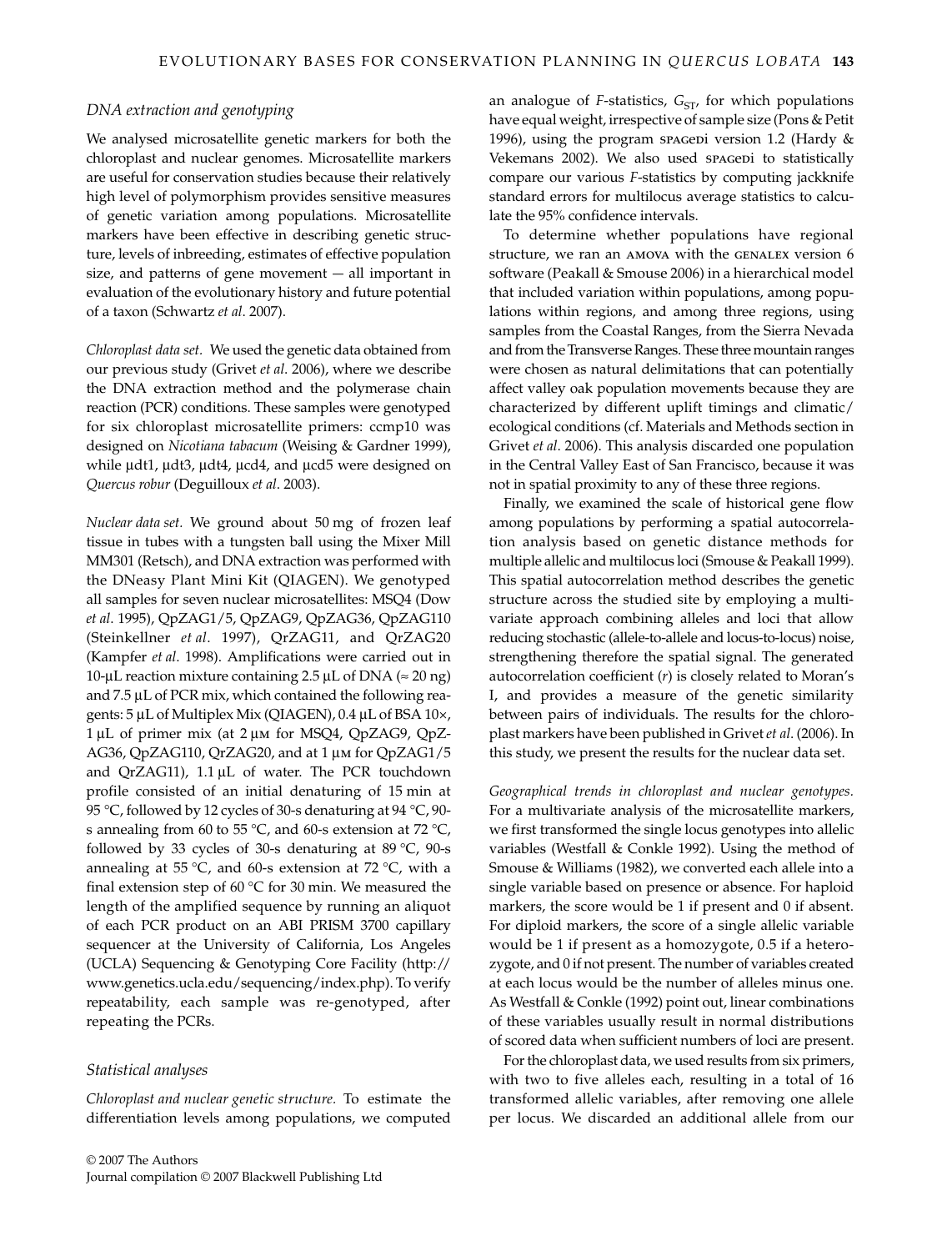analysis that was distributed in limited areas (ccmp10\_2), resulting in 15 cp allelic variables. The nuclear genotypes were derived from seven nuclear microsatellite markers and from 7 to 23 alleles per locus. These data yielded 78 transformed allelic variables, after removing at least one allele per locus. To reduce the high number of nuclear allelic variables into a smaller number of genetic variables appropriate for our sample size, we conducted principal component analysis (PCA) and then used the first 15 principal component (PC) axes to represent the genotypic data. These 15 axes accounted for 48% of the variation in the markers.

To test the relationship between multilocus genetic and geographical variables (longitude, latitude, elevation) and estimate continuous genetic patterns, we performed canonical trend surface analyses (Lee 1969; Wartenberg 1985) for the genetic markers vs. the geographical variables, using a second-order surface equation of latitude (projected as metres north in the Albers equal-area conic projection), longitude (metres east in the Albers projection), and elevation (metres above sea level). We used standard cartographic projection parameters for California, including standard parallels of 34°N and 40°30′N, a central meridian of –120° and a false northing of 4000 000 m. Canonical trend surface analysis, a variant of canonical correlation analysis, estimates the association between two sets of variables (Legendre & Legendre 1998), a multivariate equivalent of multiple regression. We conducted this analysis using the PROC CANCORR function of sas (SAS Institute 1989). In our analyses, we tested the normality of residuals of the canonical models using sas PROC UNIVARIATE. We then passed observed scores for the first two canonical axes of the cp and nuclear marker models to diagnostically describe the forms of the equations (Box & Draper 1987) in sas PROC RSREG. This procedure uses the method of least squares to fit quadratic response surface regression models and transforms that model to describe the shape of the response surface.

Maps of canonical variates were produced using ESRI arcmap 9.1 geographical information system software (ESRI). We produced 500 grids of northing, easting, and elevation [re-sampled from a 100 m US Geological Survey digital elevation grid [\(http://edc.usgs.gov/products/](http://edc.usgs.gov/products/elevation/dem.html) elevation/dem.html)], and calculated first and second canonical axis scores for each genetic marker by applying the polynomial functions at every grid cell. The boundaries of the maps were defined by the ecological subregions (Hickman 1993) where *Q. lobata* occurs.

*Geographical patterns of allelic richness.* Both allelic richness and heterozygosity measure genetic variation, but studies have shown that the former is more sensitive to the effects of short, severe bottlenecks, and may also reflect more effectively a population's long-term evolutionary potential (references cited in Leberg 2002). We computed the allelic

richness for multiple loci for each population for chloroplast and nuclear markers with the program FSTAT version 2.9.3.2 (Goudet 2001). We did not correct the measures of allelic richness for variation in sample size since we have a balanced design (three individuals per population except two that have four individuals). We then overlaid these values on the California map by running the Geographic Information System (GIS) software arcmap 9.1 (ESRI). We used the Geostatistical Analyst to derive a surface with the inverse-distance weighting method (determines cell values using a linearly weighted combination of a set of sample points; the weight being a function of inverse distance).

# **Results**

#### *Chloroplast and nuclear genetic structure*

The chloroplast genome shows much greater genetic structure among populations than the nuclear genome as indicated by the *F*-statistics:  $G_{ST} = 0.805$  (95% CI = 0.7661– 0.8433) for the chloroplast markers and  $G_{ST} = 0.052$  (95%)  $CI = 0.0327 - 0.0715$ ) for the nuclear loci. The hierarchical analysis of genetic structure indicates a significant amount of variation (19%) among the three mountain ranges for the chloroplast genome, but not for the nuclear genome (Table 1a). These results suggest that the Coast Ranges, Sierra Nevada, and Transverse Ranges are genetically

**Table 1** Analyses of molecular variance for chloroplast and nuclear markers for three levels of structure (a), and for western and eastern samples (b) of California valley oak, *Quercus lobata* (a) Summary of amova results within and among major regions

| Variance component        | d.f. | - SS  | MS   | Percentage<br>of total |
|---------------------------|------|-------|------|------------------------|
| Chloroplast $(N = 31)$    |      |       |      |                        |
| Among regions             | 2    | 27.3  | 13.7 | 19.2                   |
| Among populations/regions | 28   | 106.2 | 3.8  | 63.4                   |
| Within populations        | 62   | 19.7  | 0.3  | 17.4                   |
| Nuclear $(N = 36)$        |      |       |      |                        |
| Among regions             | 2    | 13.6  | 6.8  | 0                      |
| Among populations/regions | 33   | 213.1 | 6.5  | 12.3                   |
| Within populations        | 73   | 330.3 | 4.5  | 87.5                   |

(b) Comparison of genetic structure (G<sub>ST</sub>) between two major regions of valley oak

| Source of variation                                                               | Western<br>samples | Eastern<br>samples |
|-----------------------------------------------------------------------------------|--------------------|--------------------|
| Chloroplast ( $N_{West} = 14$ ; $N_{Fast} = 13$ )                                 |                    |                    |
| Among populations within regions<br>Nuclear ( $N_{West} = 14$ ; $N_{East} = 13$ ) | 0.606              | 0.968              |
| Among populations within regions                                                  | 0.047              | 0.065              |

d.f., degree of freedom; SS, sums of squares; MS, mean square.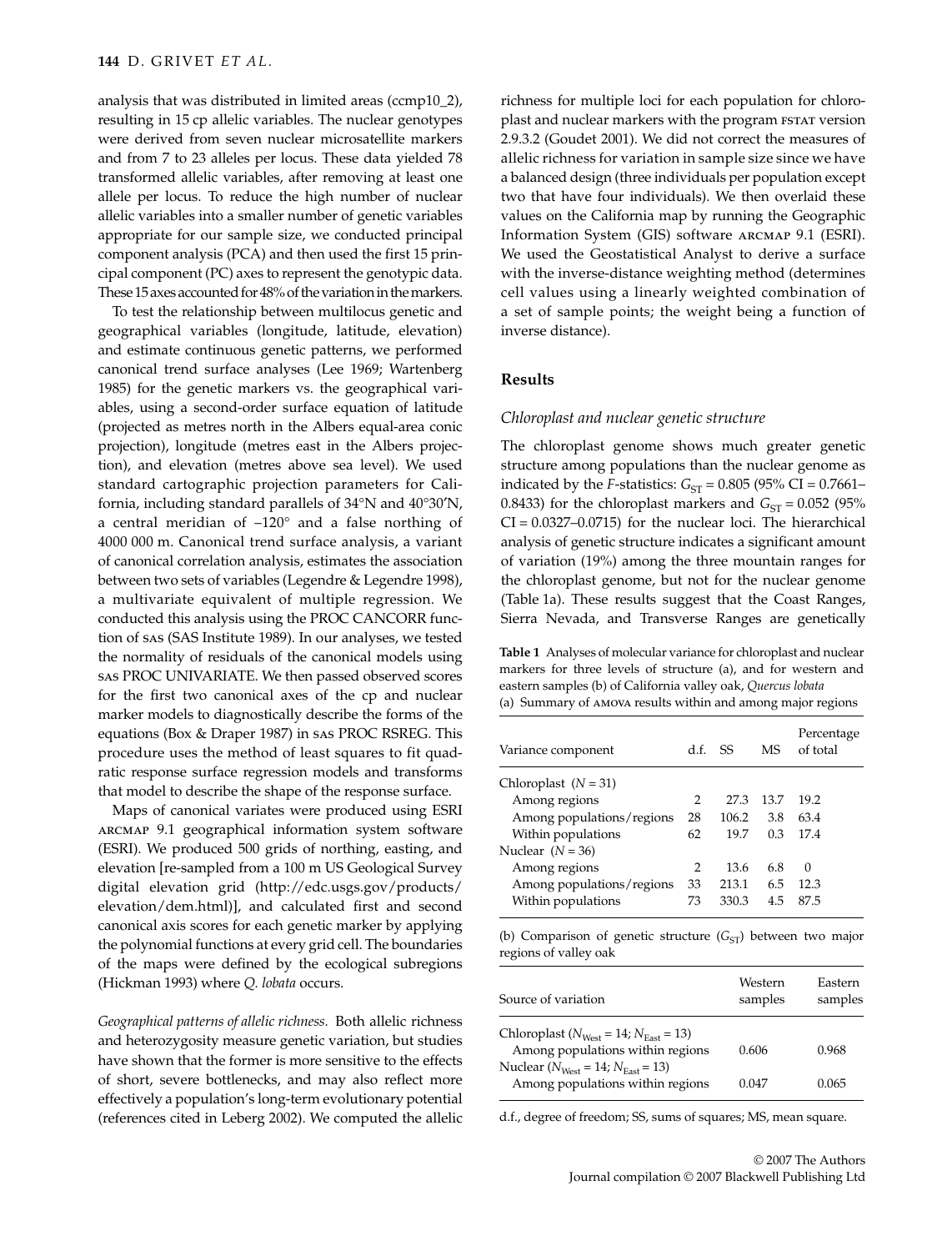| Table 2 Summary of canonical correlation analysis based on chloroplast genetic markers. (a) Statistical results of canonical correlation       |
|------------------------------------------------------------------------------------------------------------------------------------------------|
| analysis for genetic variables versus the geographical variables of latitude, longitude, and elevation for the significant canonical axes. (b) |
| Canonical correlations of the 15 chloroplast allelic variables with the predicted scores of the first two canonical axes. (c) Canonical        |
| correlations of the linear and higher order combination of the geographical variables for the first two canonical axes                         |
| (a) Statistical results                                                                                                                        |

| Canonical<br>axis | Canonical<br>correlation | Adjusted<br>canonical<br>correlation | Squared<br>canonical<br>correlation | Eigenvalue | Approximate<br><i>F</i> value | Numerator<br>d.f. | Denominator<br>d.f. | Pr > F   |
|-------------------|--------------------------|--------------------------------------|-------------------------------------|------------|-------------------------------|-------------------|---------------------|----------|
| $\mathbf{1}$      | 0.93                     | 0.91                                 | 0.87                                | 6.73       | 7.7                           | 135               | 583.16              | < 0.0001 |
| $\overline{2}$    | 0.91                     | 0.88                                 | 0.82                                | 4.54       | 6.28                          | 112               | 530.55              | < 0.0001 |
| 3                 | 0.84                     | 0.80                                 | 0.70                                | 2.36       | 5.04                          | 91                | 476.01              | < 0.0001 |
| 4                 | 0.78                     | 0.73                                 | 0.60                                | 1.53       | 4.27                          | 72                | 419.29              | < 0.0001 |
| 5                 | 0.72                     | 0.68                                 | 0.52                                | 1.09       | 3.68                          | 55                | 360.00              | < 0.0001 |
| 6                 | 0.66                     | 0.63                                 | 0.43                                | 0.77       | 3.12                          | 40                | 297.62              | < 0.0001 |
| 7                 | 0.55                     | 0.48                                 | 0.30                                | 0.43       | 2.54                          | 27                | 231.36              | 0.0001   |
| 8                 | 0.48                     | 0.47                                 | 0.23                                | 0.30       | 2.23                          | 16                | 160.00              | 0.0062   |

(b) Correlation of chloroplast haplotypes allelic variables with predicted scores for the two first canonical axes, W1 and W2

| Allelic variables | W1      | W <sub>2</sub> |
|-------------------|---------|----------------|
| $dt1_1$           | $-0.05$ | 0.35           |
| $dt1_2$           | 0.01    | 0.28           |
| $dt1_3$           | 0.15    | $-0.34$        |
| $cd4_1$           | 0.51    | 0.02           |
| cd42              | 0.20    | 0.46           |
| cd4 3             | $-0.35$ | 0.06           |
| dt3 1             | $-0.15$ | $-0.21$        |
| dt32              | $-0.09$ | 0.07           |
| $dt3_3$           | $-0.13$ | 0.39           |
| dt3 4             | $-0.44$ | $-0.08$        |
| cd5 <sub>1</sub>  | $-0.15$ | $-0.01$        |
| cd5 2             | 0.23    | 0.11           |
| ccmp10_1          | $-0.22$ | 0.03           |
| $comp10_3$        | $-0.56$ | 0.31           |
| dt4 1             | 0.30    | 0.34           |

(c) Correlation of geographical variables with predicted scores for the first two canonical axes, W1 and W2

| Longitude $(X)$ | 0.69    | $-0.37$ |
|-----------------|---------|---------|
| Latitude (Y)    | $-0.69$ | 0.60    |
| Elevation $(Z)$ | 0.26    | $-0.63$ |
| $X^*X$          | $-0.37$ | 0.42    |
| $Y^*Y$          | 0.84    | $-0.27$ |
| $Z^*Z$          | 0.35    | $-0.47$ |
| $X^*Y$          | $-0.52$ | $-0.44$ |
| $X^*Z$          | 0.80    | $-0.14$ |
| $Y^*Z$          | $-0.73$ | 0.43    |
|                 |         |         |

interconnected for the nuclear markers, and to a lesser extent for the chloroplast markers.

Our comparison of the genetic structure of populations in the western vs. eastern samples (Table 1b) shows that the chloroplast genome has significantly much greater structure in the eastern than western populations:  $G_{ST} = 0.968$  (95% CI = 0.9018–1.0338) vs.  $G_{ST} = 0.606$  (95%  $CI = 0.517 - 0.695$ , respectively. The nuclear markers show a similar, albeit nonsignificant trend between the eastern and western populations:  $G_{ST} = 0.0653$  (95% CI = 0.0379– 0.0927) vs.  $G_{ST} = 0.0473$  (95% CI = 0.0109–0.0837), respectively (Table 1b). Thus, it appears that historical gene flow among populations was greater in the western region, especially for seed movement.

The spatial autocorrelation analyses are consistent with the higher structure in the chloroplast markers vs. the nuclear markers for oak populations: the uniparentally inherited genome displays a positive spatial autocorrelation for individual pairs distant from 250 km or less (0 ≤ *r* ≤ 0.2, Grivet *et al*. 2006), while the biparentally inherited genome shows a positive spatial autocorrelation for individual pairs separated by 100 km or less ( $0 \le r \le 0.06$ ). This spatial pattern most likely reflects restricted gene flow for both genomes (Sokal & Wartenberg 1983; Epperson 1990; Smouse & Peakall 1999).

#### *Geographical trends in chloroplast and nuclear genotypes*

*Chloroplast data.* The canonical correlation model revealed significant correlation of the multivariate genetic data with latitude, longitude, and elevation. More specifically, the first eight of the nine canonical correlations are significant (Table 2a), the first two explaining most of the multilocus patterns (38% and 25%, respectively). With the eigenvalues and the trace (the sum of the eigenvalues), which are the multivariate equivalent of the ratio of the sums of squares due to the model(s) and the residual sums of squares, respectively, we can compute percent of the total allelic variation represented by the models. These values are roughly equivalent to a multivariate form of  $F_{ST}$  (Kremer *et al.* 1997). For these first two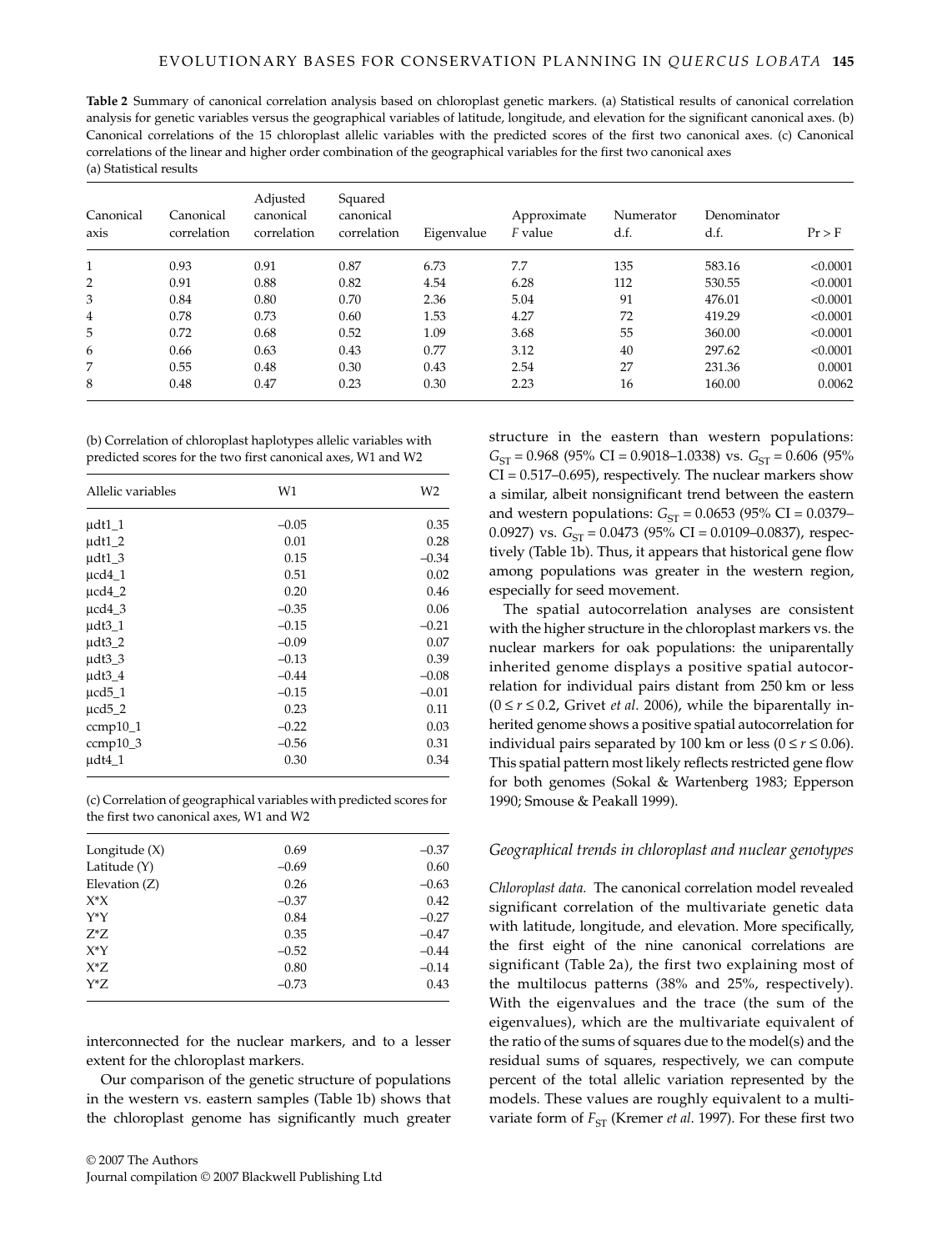

**Fig. 3** Spatial trends in chloroplast genetic markers using the population mean standardized canonical scores based on the canonical correlation analysis of multivariate chloroplast genotypes vs. geographical variables.(a) Trend surface ofthe first canonical axis.(b) Trend surface of the second canonical axes. See Table 2 for statisticalresults. The shadings indicate the classes of canonical scores (see legends); dark colours represent negative values, and light colours positive values around the population mean, but no biological significance is attached to having positive or negative scores. The boundaries of the contour maps are determined by the Jepson Ecoregions where *Quercus lobata* occurs.

models, the estimates are 36% and 24%, respectively, which indicates a high amount of multivariate structure explained by the spatial variables. In each of these two canonical axes (W1 and W2), the predicted scores are correlated more or less evenly with the various haplotypic variables, with a few variables highly correlated (Table 2b). The correlations for the geographical variables show that latitude and longitude correlate heavily with the first geographical canonical variable W1. The second canonical axis (W2) reflects the contribution of the elevation and the latitude, but the longitude also contributes to this axis (Table 2c). Biologically, the analysis indicates that the chloroplast has a great deal of genetic structure and this structure is spatially organized mainly with north–south, but also witheast–west, andelevational gradients (Fig. 3a, b).

The map of the trend surface for the first canonical axis (Fig. 3a) shows the score values, reflecting multilocus genotypes, rising to the north or south and falling to the west with rapid changes in gradients in the western portion of the distribution. We performed a diagnostic analysis in response surface analysis of the first axis surface (using SAS' jmp) that indicates a saddle-shaped surface for fixed elevation with the long axis of the saddle roughly to the northwest and with the centre of the saddle (the stationary point) near the geographical centre of the data. This surface is similar to two-dimensional, anisotropic isolation by distance illustrated in Epperson (2003, p. 25). In other words, the first canonical axis seems to capture population evolutionary history due to isolation by distance. This pattern is illustrated in Fig. 3(a) by the contour of the gradients that show that pairs of points are less likely to be similar as they become more distant. Also, note that contours of the gradients are longer going north–south than east–west, which indicates that gene flow appears more restricted in the east–west south direction.

The second canonical axis for the chloroplast data again shows contours running north–south and east– west with a great deal of complexity in the west (Fig. 3b). The contour profiler in jmp shows a bowl-shaped surface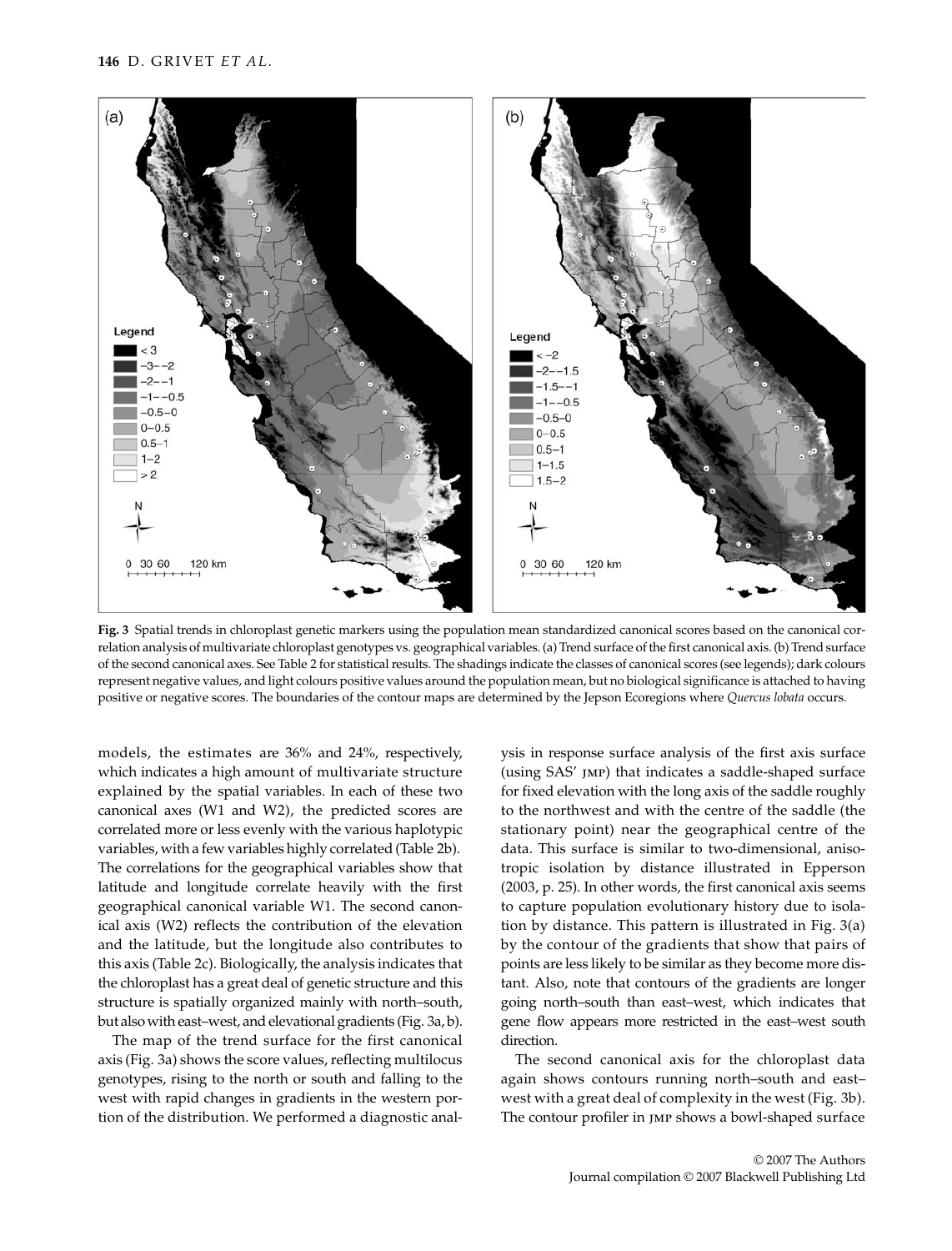| <b>Table 3</b> Summary of canonical correlation analysis based on nuclear genetic markers. (a) Summary of the statistical results of canonical    |
|---------------------------------------------------------------------------------------------------------------------------------------------------|
| correlation analysis for genetic variables versus the spatial variables of latitude, longitude, and elevation for the significant canonical axes. |
| (b) Canonical correlations of the 15 PC axes of the 97 nuclear variables with the predicted scores of the first two canonical axes. (c) Canonical |
| correlations of the linear and higher order combination of the geographical variables for the first two canonical axes                            |
|                                                                                                                                                   |

(a) Statistical results

| Canonical<br>axis | Canonical<br>correlation | Adjusted<br>canonical<br>correlation | Squared<br>canonical<br>correlation | Eigen<br>value | Approximate<br><i>F</i> value | Numerator<br>d.f. | Denominator<br>d.f. | Pr > F   |
|-------------------|--------------------------|--------------------------------------|-------------------------------------|----------------|-------------------------------|-------------------|---------------------|----------|
|                   | 0.66                     |                                      | 0.43                                | 0.76           | 1.62                          | 135               | 723.21              | < 0.0001 |
| 2                 | 0.65                     |                                      | 0.42                                | 0.73           | 1.38                          | 112               | 656.78              | 0.0091   |

(b) Correlation of allelic variables with predicted scores for the two first canonical axes, W1 and W2

| Allelic variables  | W1      | W <sub>2</sub> |
|--------------------|---------|----------------|
| Prin1              | $-0.04$ | 0.03           |
| Prin2              | $-0.10$ | 0.25           |
| Prin <sub>3</sub>  | $-0.13$ | 0.14           |
| Prin4              | $-0.11$ | $-0.10$        |
| Prin5              | $-0.08$ | $-0.10$        |
| Prin6              | $-0.21$ | 0.18           |
| Prin7              | $-0.23$ | 0.35           |
| Prin <sub>8</sub>  | 0.04    | 0.03           |
| Prin9              | 0.19    | 0.19           |
| Prin10             | 0.24    | $-0.14$        |
| Prin11             | 0.18    | 0.25           |
| Prin <sub>12</sub> | 0.15    | $-0.04$        |
| Prin13             | 0.12    | 0.04           |
| Prin14             | $-0.23$ | $-0.17$        |
| Prin15             | 0.27    | $-0.08$        |

(c) Correlation of geographical variables with predicted scores for the two first canonical axes, W1 and W2

| Longitude $(X)$ | 0.27    | 0.67    |
|-----------------|---------|---------|
| Latitude (Y)    | 0.16    | $-0.76$ |
| Elevation $(Z)$ | $-0.24$ | 0.37    |
| $X^*X$          | $-0.48$ | $-0.66$ |
| $Y^*Y$          | $-0.22$ | 0.86    |
| Z*Z.            | $-0.18$ | 0.33    |
| $X^*Y$          | 0.04    | $-0.20$ |
| $X^*Z$          | 0.13    | 0.59    |
| $Y^*Z$          | 0.17    | $-0.59$ |
|                 |         |         |

for the second model, tipped so that values increase to the east and the north. However, values decrease with increasing elevation, so the surface appears more like a rising ridge, with the ridge top orientated along the Central Valley. For this model, the stationary point is to the west of the California Central Coast, 1400 m above the sea surface (for details on this method of analysis, see Box & Draper 1987, pp. 323–380). A simple interpretation of this pattern would be greater restriction in gene flow in the northeast direction and greater restriction relative to the pattern in the first canonical axis.

In sum, the trend surface maps for the first and second canonical axes illustrate that the distribution of chloroplast markers is highly structured across the species range (Fig. 3a, b). The western part of the species range shows more north–south heterogeneity than the eastern part along the Sierra Nevada foothills. The map also indicates steeper genetic heterogeneity in the southern end of the range through the San Francisco Bay area, and in the northwestern corner of the range. Finally, the maps illustrate that multivariate scores differ greatly between the west and east, suggesting restricted gene flow between those two regions.

*Nuclear data.* The canonical correlation model for the nuclear data is significant, but it accounts for less of the total variation than the chloroplast results. Only the first and second canonical correlations are significant (Table 3a); each explains about 29% of the fitted models and about 20% of the total allelic variation represented in the PCs. Because the 15 PCs account for about half of the total genetic variation, the two canonical models account for only ~10% of the total variation. The correlations for the genetic variables with the predicted canonical scores (W1, W2) show that the first and second canonical variables include contributions from almost all of the 15 contributing principal variables (Table 3b), which means that the axes truly represent multivariate genotypes.

In this model, the first geographical canonical axis (W1) is weakly correlated with the linear terms of the three dimensions and more strongly correlated with the nonlinear term for longitude (Table 3c). The mapped spatial trends illustrate steeper gradients east–west than north–south (Fig. 4a). The response surface analysis indicates a bowl-shaped surface, with the base of the valley following the California coast; the stationary point is near the Mexican border, 80 m below the earth's surface. These data are consistent with an isolation-by-distance process, but we must point out that sometimes a cline from one part of the plot to another is consistent with a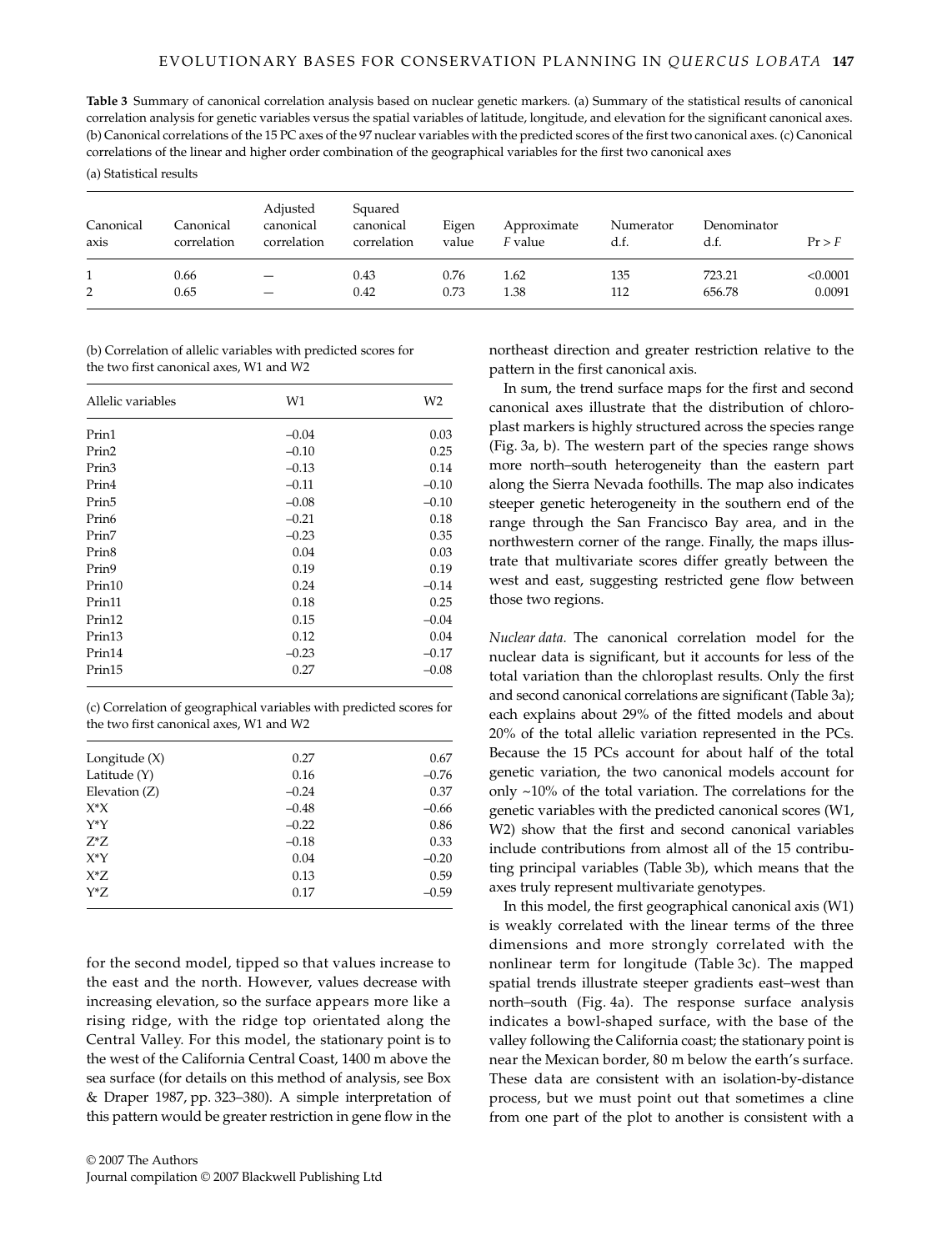

**Fig. 4** Spatial trends in nuclear genetic markers using the population mean standardized canonical scores based on the canonical correlation analysis of multivariate chloroplast genotypes vs. geographical variables. (a) Trend surface of the first canonical axis. (b) Trend surface of the second canonical axes. See legend of Fig. 3 for more details.

selection gradient caused by an environmental gradient. This association is possible for putative neutral markers because we are examining the loci as multivariate genotypes that can accumulate small effects across loci because of selection on correlated loci associated with quantitative traits.

Latitude and longitude correlate strongly with the second geographical canonical variable W2 (Table 3c). The visualization of the standardized scores shows a saddle shape, centred in the Sierran foothills, northeast of San Francisco, with scores increasing to the north and south and decreasing to the east and west (Fig. 4b). Thus, this response surface for the nuclear data indicates anisotropic isolation by distance, although to a lesser extent compared to the chloroplast variables. Again changes in scores are greater west to east across California and the structure among populations appears lower for the nuclear than for the chloroplast genomes.

The genetic map of the first canonical vector based on the nuclear data shows that the western region shows much more genetic heterogeneity than the Sierran foothill populations (Fig. 4a). Both maps indicate that the western and eastern populations differ genetically at the north and south ends and that the populations in the south differ from those in the north (Fig. 4a, b).

#### *Geographical patterns of allelic diversity*

Total richness for chloroplast markers ranged from 2 to 5 haplotypes per locus and from 6 to 12 total alleles per population (mean = 7); and for nuclear makers, observed values of richness ranged from 7 to 23 alleles per locus and from 15 to 28 total alleles per population (mean = 22). The geographical trend for the chloroplast data shows two areas of high allelic richness, one in the central Coast Ranges around the San Francisco Bay area towards the Sacramento Valley and the other in the southern Coast Ranges (Fig. 5a). For nuclear markers, populations in the northern region around the Bay area and further east to the Sacramento Valley show high allelic richness. Populations in the entire southern part of the distribution also contain high allelic richness (Fig. 5b).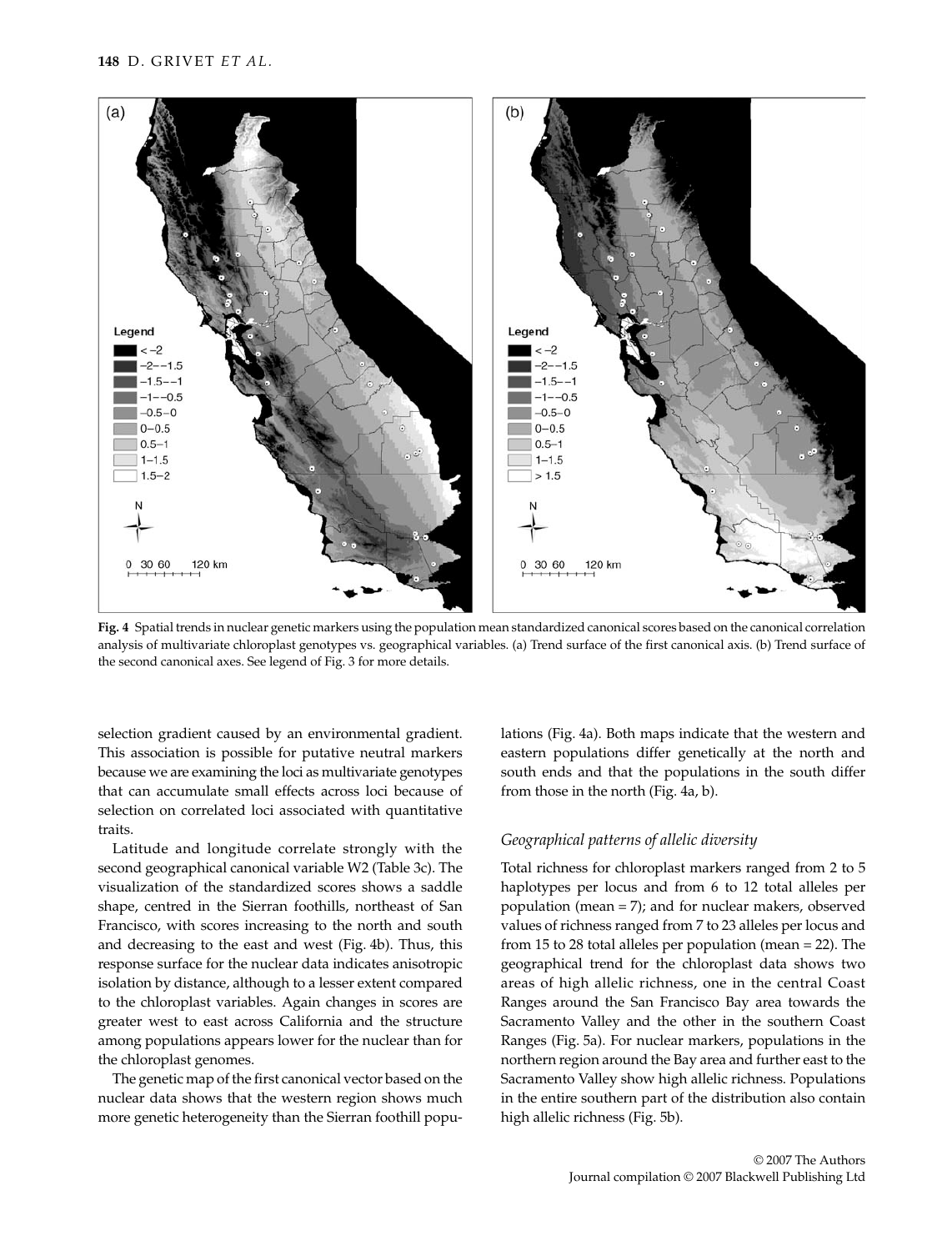

**Fig. 5** Spatial locations and range of total allelic richness per population summarized across (a) six chloroplast and (b) seven nuclear microsatellite markers. The legend indicates the mean number of alleles per locus for the shadings, with light colours representing low values and dark colours high values. The boundaries of the map are set to enclose the range of *Quercus lobata*.

## **Discussion**

California valley oak manifests pronounced genetic variation across the species' range. Some regions show sharp gradients in chloroplast and nuclear genetic data and these regions are also associated with high allelic richness. These same areas have experienced significant habitat loss through landscape change due to agricultural and urban development. The pattern of the genotypic gradients in both chloroplast and nuclear genome provides strong evidence that the biogeography of valley oak has been strongly shaped by isolation by distance in gene flow. The chloroplast and nuclear genomes display similar patterns, indicative of common evolutionary forces, but the higher genetic structure in the chloroplast genome suggests that the history of seed movement has established an underlying genetic structure that is present in contemporary nuclear genetic data. We will first comment below on the evolutionary and conservation significance of our findings and then discuss the implications for the human threats to the distribution of valley oak because of landscape and global climate changes.

## *Genetic structure and gene flow in valley oak*

The analyses of molecular variance, autocorrelation, and the canonical trend surface analyses indicate greater genetic structure for the chloroplast genome than for the nuclear genome. This result is consistent with the maternal inheritance of chloroplast DNA vs. biparental inheritance of nuclear DNA. Gene flow is mediated by seed dispersal for the former as opposed to both pollen and seed for the latter (Crawford 1984; Petit *et al*. 1993a; Ennos 1994). The genetic variation of the two genomes can be used to compute the ratio of pollen to seed migration under an island model of migration (Petit 1992; Ennos 1994). We calculate a ratio of ~60 for *Quercus lobata*, which indicates significantly greater gene flow through pollen than seeds. Thus, pollen movement homogenizes the gene pool of valley oak to a large extent, but significant structure remains across the range, as shown by the spatial genetic trend detected in this study (cf. following section). It is a bit surprising that the pollen–seed ratio in valley oak is so much smaller than the values of ~200–500 reported for European oaks (Ennos 1994; El Mousadik & Petit 1996). This difference is due to the lower estimates of chloroplast genetic differentiation for valley oaks  $(G_{ST} = 0.8)$  vs. European oaks ( $G_{ST}$  = 0.9; Petit *et al*. 1993b), combined with higher nuclear genetic differentiation for valley oaks  $(G_{ST} = 0.05)$  vs. European oaks  $(G_{ST} = 0.02$  for *Quercus petraea*;  $G_{ST} = 0.03$  for *Quercus robur*; Zanetto *et al.* 1994). Biologically, this difference in chloroplast structure may be explained by a rapid Holocene expansion of European oaks through seed colonization that resulted in populations mainly fixed for one haplotype. In contrast, the California populations' expansion was more restricted, despite the higher chloroplast diversity within populations (Grivet *et al*. 2006). The higher chloroplast diversity could be due to the fact that California oak populations, especially in the west, have been present for a longer period of time than the European ones. Thus, the difference in the nuclear structure between Europe and California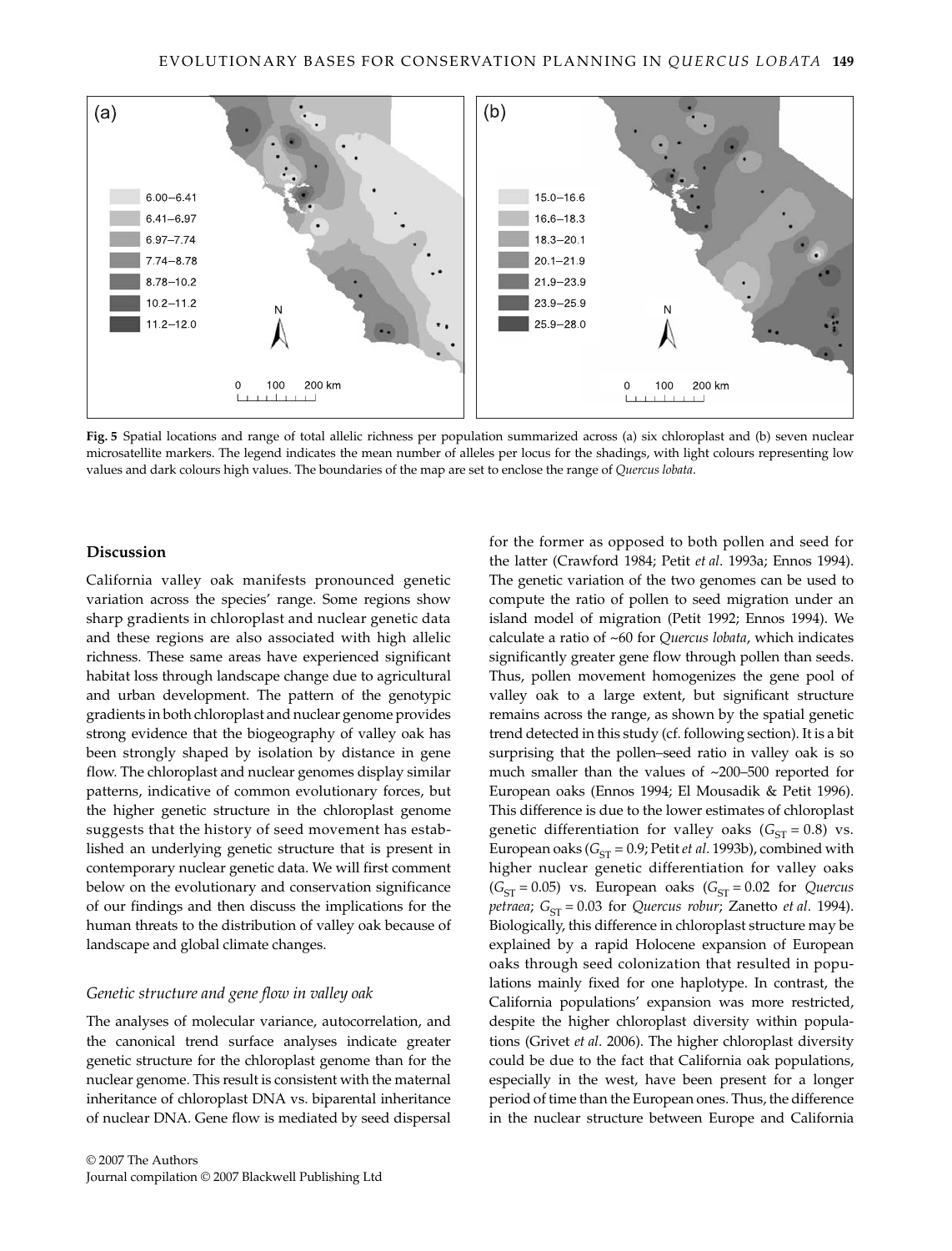might be due to the impact of gene flow on relatively young, expanding populations in Europe coming largely from the southern refugia vs. older, widely distributed populations in California that have been alternately contracting and coalescing over time.

We recognize that the differences in pollen to seed ratios between European and California populations may be confounded by differences in methodology, because of different genetic markers [in the European studies PCR-RFLP (restriction fragment length polymorphism) markers and isozymes were used to compute the chloroplast and nuclear estimates, respectively, rather than microsatellites) and to slightly different statistical approaches used to compute the genetic parameters. Although homoplasy in microsatellite markers can sometimes create bias, and could cause increased spatial autocorrelation with distance, we found the opposite, suggesting no such problem with our data. Without redoing the studies all with the same markers, we cannot remove the concern about different markers or formulas. Moreover, we are unable to statistically compare the European vs. California estimates of G<sub>ST</sub>. However, the differences in the distribution of cp genotypes and diversity found in California and Europe that we report elsewhere (Grivet *et al*. 2006) suggests that the populations in the two regions have experienced different kinds of evolutionary history that would lead to the differences in pollen to seed ratios we have observed.

We have another potential sampling problem in this study, which is high genetic diversity of the microsatellite nuclear markers. To see whether we had an appropriate sample size per population, we conducted a post-hoc analysis of our sample design. This analysis uses the between- and within-population variances estimated from the amova to estimate optimal sample allocations (cf. Materials and methods section, Sampling paragraph). By dividing the expectation of mean squares for populations in the amova by the product of the number of populations and number of trees sampled per populations, we get the total mean square error. Then by iterating over populations and trees per population, we can find the combinations of population number and trees per population that give us the asymptotic minimum forthis error. For the chloroplast data, one tree per population would have been sufficient for the same number of populations sampled in this study. In contrast, for the nuclear data, five trees per population would have been optimal for the number of populations sampled. The under-sampling of individuals for our analysis of nuclear genetic structure would increase the variance in our estimate and reduce our sensitivity to detection of rare alleles, but it should not bias the estimate of genetic structure. Nonetheless, future work with more individuals per site and more sites is the best way to validate the estimates of pollen–ovule ratios.

## *Geographical trends in chloroplast and nuclear genomes*

Based on the geological history of California, we subdivided our populations into different subregions and then assessed the extent to which patterns of gene flow were similar or divergent among geographical regions. We tried two methods of geographical partitioning to identify alternative groupings: STRUCTURE (Pritchard *et al.* 2000), and barrier (Manni *et al*. 2004). Results for both markers and both analyses detected multiple genetic groups, but they did not identify any specific clusters according to major geographical regions. So, we did not use those statistical approaches, but instead used geographical groupings, and found contrasting patterns in populations in the west and the east. In the eastern samples from the Sierran foothills, data from the cpDNA markers suggest much more restricted seed movement ( $G_{ST} = 0.968$ ) than found in the western samples from the coastal range foothills ( $G_{ST}$  = 0.606). The difference in the nuclear markers is far less dramatic, but again, the data indicate less gene flow among Sierran populations ( $G_{ST}$  = 0.065 for the eastern populations vs.  $G_{ST} = 0.047$  for the western populations). We cannot be sure whether such differences are due to topographically related differences that have altered gene movement through pollen and seed differently in the east and west, or to climatological differences that have created more dramatic demographic contractions and genetic bottlenecks in the east than in the west.

The patterns of multivariate genotypes and allelic richness data identify pronounced latitudinal trends and, particularly highlight the southern part of the range and the central Coast Ranges as important centres of genetic diversity (i.e. sharp genetic gradients and high allelic richness). These may be regions where valley oak populations persisted through Pleistocene range expansions and contractions receiving cross currents of gene flow, particularly along the Coast Ranges, during expansions, in a manner similar to that in Petit *et al*. (2003). The genetic similarity of these two regions suggests dynamic movements of valley oak across its entire range, with the capacity to maintain local structure. An alternative explanation would be that the observed genetic spatial trend reflects the influence of selection pressures associated with environmental change. However, chloroplast DNA normally do not represent adaptive variation, and the nuclear trend is weaker as one would expect for pollen movement rather than stronger, which is what one might expect if selection were enhancing the structure due to colonization. It is very possible that adaptive variation might indicate a latitudinal gradient, but the detection of such a pattern would be more reliable with markers associated with adaptive traits.

The distribution of haplotypes and the canonical analyses provide valuable insight about the evolutionary history of valley oak in California. Using these chloroplast data,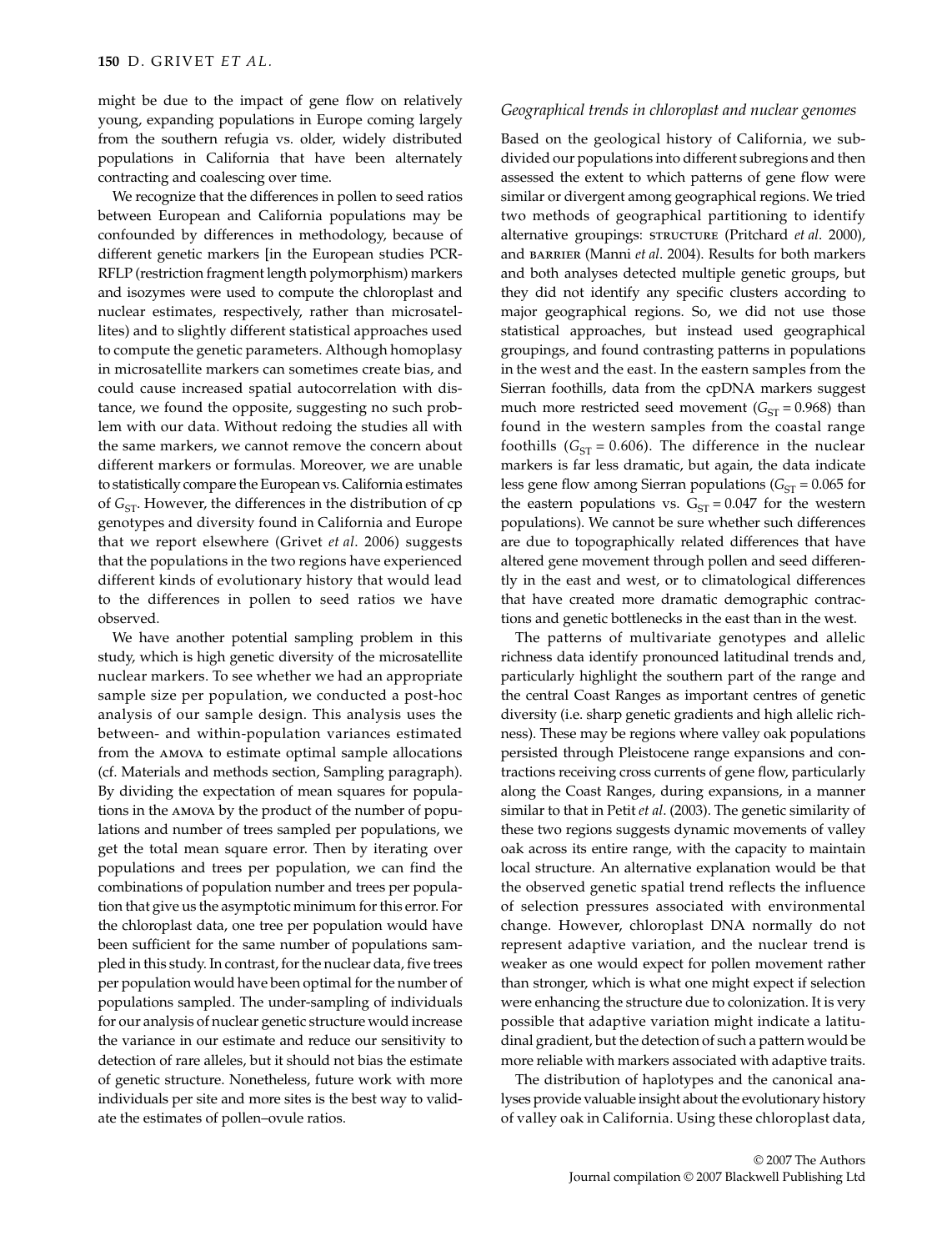Grivet *et al*. (2006) showed that the Sierran foothill populations are usually fixed for different haplotypes, while those in the coastal areas showed admixture of haplotypes, indicating that seed movement was more fluent among coastal populations. Two haplotypes in the northern Sierran populations are found in the San Francisco Bay Area populations indicating that seed colonization may have occurred through the Sacramento River watershed between the Sierran foothills and the Bay Area. The canonical surfaces show a similar, though more complex pattern. Latitudinal pairs of Sierran and Coast Range populations in the central portion of the range are rather similar, falling within the same contour interval in both canonical patterns, in contrast to steep gradients through the Transverse Ranges and between Coast Range and Sierran populations in the north. This process is part of the reason for the high genetic heterogeneity in the San Francisco Bay Area. Surprisingly, the two canonical patterns in the nuclear markers showed greater restriction to gene flow between the Sacramento and Bay area populations, which could indicate that ongoing pollen exchange subsequent to colonization has not been extensive. All four canonical patterns indicate isolation between the North Coast Range and the Sacramento River populations. Similarly, all four canonical patterns showed greater isolation across the Kern River/Kaweah Gap between the Tehachapi and southern Sierran populations than between the former and the southern Coast Range populations. Thus, valley oak populations may have arisen from these regions of discontinuities so that they now differ from each other dramatically in genetic composition.

The geological and climatic history of California should be taken into account when considering the evolutionary history of valley oak. From late Pliocene to the Pleistocene, California experienced consecutive changes in climate with cold and wet conditions during the glacial ages and warm and dry conditions during the interglacial (Thompson *et al*. 1993). The topography also changed during that period because of the uplift of the Coastal and Sierra Nevada ranges (Harden 1997). The vegetation assemblages fluctuated from low densities for oaks in glacial periods to expansion during the interglacial periods (Pisias *et al*. 2001), and these fluctuations led to the establishment of the current oak populations (Raven & Axelrod 1978). The upper elevation of the Sierra Nevada were subject to several glacial advances and retreats (Benson *et al*. 1996) and the presence of mountain glaciers was probably not favourable to oaks on the foothills of these mountain ranges. The arid flats of the Central Valley were not optimal during the interglacial periods for oaks either, whereas the middle elevations and proximity to the ocean of the Coastal Ranges constituted a more favourable environment for oak population to develop. These past conditions would have favoured the continued historical presence of oak populations along the coast, although the data also suggest persistence of Sierran foothill populations (e.g. Millar & Woolfenden 1999). The foothills would be connected to the west through the Californian riparian corridors, where the greater animal movements and suitable valley oak habitat would facilitate the migration of the oaks throughout the state. Populations in the northern areas would have been connected to each other through a rich river system (i.e. Sacramento and San Joaquin Rivers). This riparian network would have allowed the connection of coastal and Sierran populations, as shown by the shared chloroplast haplotypes found between eastern and western populations north of the Monterey Bay area (Grivet *et al*. 2006) and supported by the canonical trends. The southern populations would have been part of a distinct group, since they are located in one of the driest part of the species range, thus limiting oak movement. The propagation of oaks across the state would have occurred through successive localized waves of migration, illustrated by the rapid surge in oak pollen in Sierran lakes at 1600 m (Anderson & Smith 1994) and in Tulare Lake (Davis 1999), peaking during the Mid-Holocene Warm, 8000 years bp. These dynamics are suggested by the pattern of isolation by distance detected in our analyses. Thus, valley oak response to past climatic events, although complex in timing and space, would have resulted in a genetic footprint structured enough to be detected through our analyses.

Our interpretation is consistent with the patterns of other California plant and animal taxa that show north– south split near the Transverse Ranges and east–west phylogeographical breaks between the Sierra Nevada and the Coastal Ranges (Calsbeek *et al*. 2003; Lapointe & Rissler 2005; Rissler *et al*. 2006). Comparative phylogeographical studies revealed some correlation of phylogenetic groups with climatic variables, as well as correlation between molecular divergence dates and the uplifts of the principal mountain ranges in California (Calsbeek *et al*. 2003; Rissler *et al*. 2006). It appears therefore that some common events that affected the genetic pattern of other species in California may have also affected the oaks; however, additional analyses beyond the scope of this study will need to be conducted to assess the extent of this common impact.

#### *The utility of canonical trend surface analysis (CTSA)*

The application of multivariate analyses to genetic data is not new, and many people simply map geographical patterns of the principal component axes (Cavalli-Sforza *et al*. 1993; Le Corre *et al*. 1998; Heckel*et al*. 2005). However, the advantage of a CTSA approach is that we can test hypotheses about the relationship between spatial and genetic variables. The null hypothesis in CTSA is that populations are arrayed in a regular simplex (Dyer & Nason 2004). Another way of stating this hypothesis is that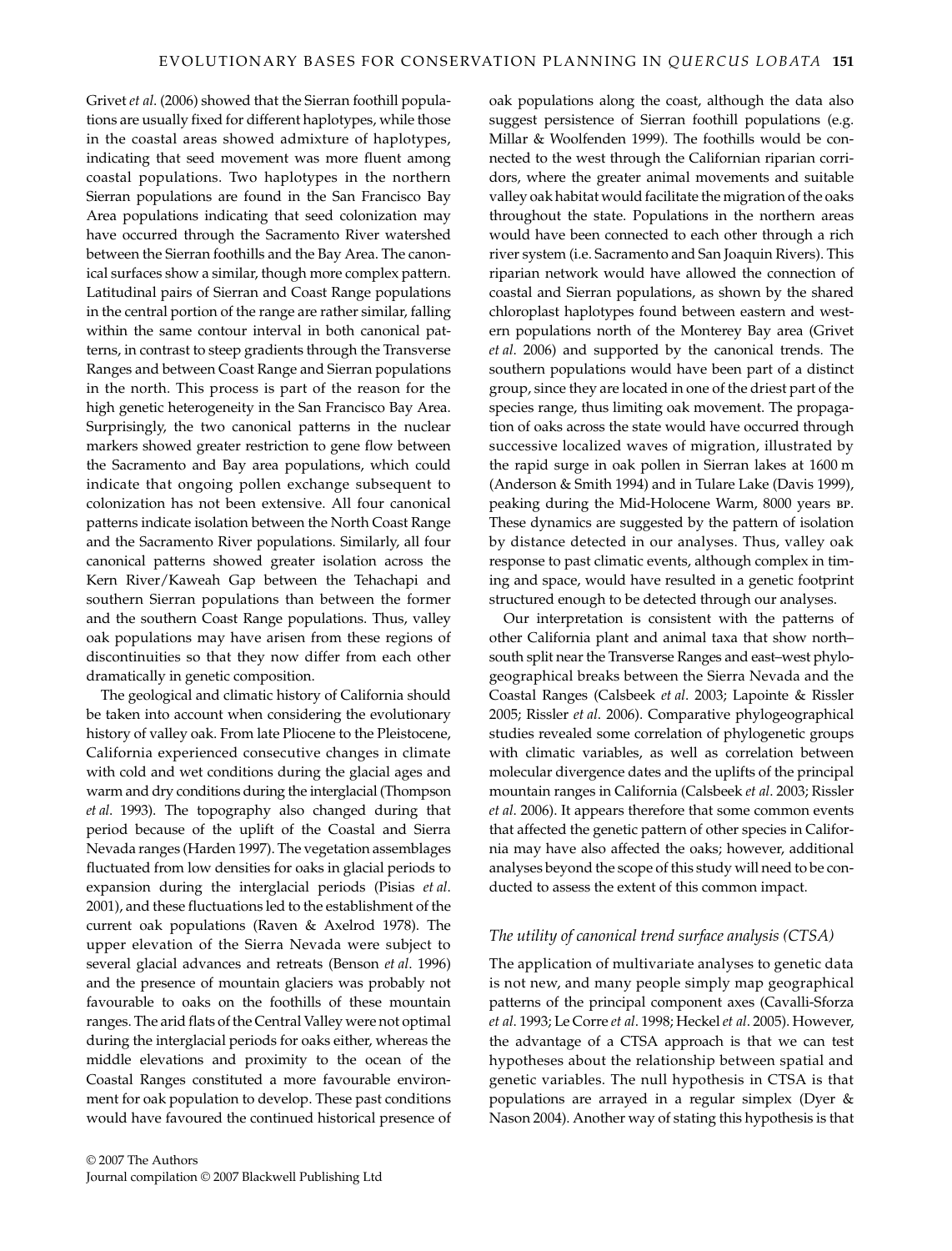the correlation between any linear function of allelic frequencies (as in quantitative genetic models; e.g. Kempthorne 1969) and any linear combination of geographical location is zero. We have shown that the null hypothesis can be rejected in our data and that a portion of the sampled genome has geographical structure. A relevant question is whether populations are instead clustered in discrete groups in the form of a series of stepped clines and the canonical model simply passes through these. In our data, though, examinations of residuals indicate this pattern is not the case. Indeed, CTSA also behaves well in rugged landscapes, in comparison to principal components (Wartenberg 1985). Our experience indicates that the genetic landscapes (or surfaces) described in the first one or two canonical vectors are fairly regular, whereas those in subsequent vectors are rugged, even if statistically significant. Finally, we should point out that codominant markers in CTSA behave well and according to statistical assumptions (Westfall & Conkle 1992). However, we caution that dominant markers where the alternative allele is a null, as with random amplified polymorphic DNAs (RAPD), are not well suited to CTSA analysis. Thus, for certain genetic markers found in populations sampled throughout the range of a species, CTSA offers a sensitive approach to the identification of genetic patterns that can be used to detect regions of evolutionary and conservation interest.

# *When should an evolutionary conservation approach be used?*

The complex genetic structure of valley oak suggests a strategic approach for conserving genetic diversity in this widely distributed species. This species is an ecologically significant California endemic that has experienced extensive loss of populations throughout its range and diminished population recruitment in many local populations. Additional habitat loss and fragmentation are inevitable given ongoing development pressure and vineyard expansion, so range-wide conservation planning is both timely and appropriate.

In a separate study, we applied the data reported here to a maximum coverage (MC) approach that identifies a reserve network design with the locations of a minimum number of sites that would maximize the coverage of greatest number of chloroplast and nuclear alleles for individual loci across the fewest number of sites (Sork *et al*. in press). We conducted that analysis separately for nuclear and chloroplast loci and also with a model combining the markers. Interestingly, that approach yields similar recommendations for reserve locations to those we report here, but there are also some notable differences. On one hand, findings of both studies underscore the importance of preserving populations in the south. This conclusion is

particularly important because the southern part of valley oak range is under significant population pressure for development. On the other, the MC approach identified the Bay region as being an area of interest only for the analysis based on chloroplast markers. In fact, the model that combines the cp and nuclear DNA markers overlooked that region. Thus, a maximum coverage model can provide a useful framework for selecting sites, but it might be necessary to include specific evolutionary criteria as weighting factors when deciding which local sites to preserve.

Given the cost and effort required to produce evolutionary information relevant to conservation planning, is the effort justified? Are there shortcuts? Will conservation plans based on geography (e.g. ecoregional representation) and ecological diversity (e.g. representation of the range of habitats where the species occurs) suffice to conserve the evolutionary potential of widespread, genetically diverse species like valley oak? Our study focuses on putatively neutral markers, and it would be of great interest to assess geographical trends in adaptive markers. A recent simulation study in European oaks compared the genetic variability at neutral markers and quantitative trait loci in a subdivided population under selection (Le Corre & Kremer 2003) and showed that, for different levels of gene flow and different types of selection, the geographical structure can differ markedly between neutral genes and those associated with quantitative trait loci (QTL) (see also Reed  $\&$ Frankham 2001). This lack of association highlights the fact that, depending on the marker used, different phenomenon will be revealed. Theoretically, neutral loci across the genome should be affected similarly by demography and evolutionary effects of populations, while loci under selection will often behave differently because they are connected to traits important for fitness and adaptation (Luikart *et al*. 2003; Toro & Caballero 2005). If we can identify genes associated with adaptive traits that will be useful for future population survival, then evolutionary conservation strategies might benefit from identification of the spatial distribution of those genes. Additional studies comparing conservation planning outcomes with and without genetic information would be of immediate practical value to answer these questions. Given the current state on knowledge, identification of areas with high genotypic variation and unique genotypes provides a first step towards incorporation of genetic information into reserve network design.

# *Conserving theevolutionary potential of valley oak: policy recommendations*

Based on the genetic evidence presented here, we infer that valley oak has a complex evolutionary history in California and that, using the criteria outlined by Rayburn and Moritz at a recent meeting of the Society for Conservation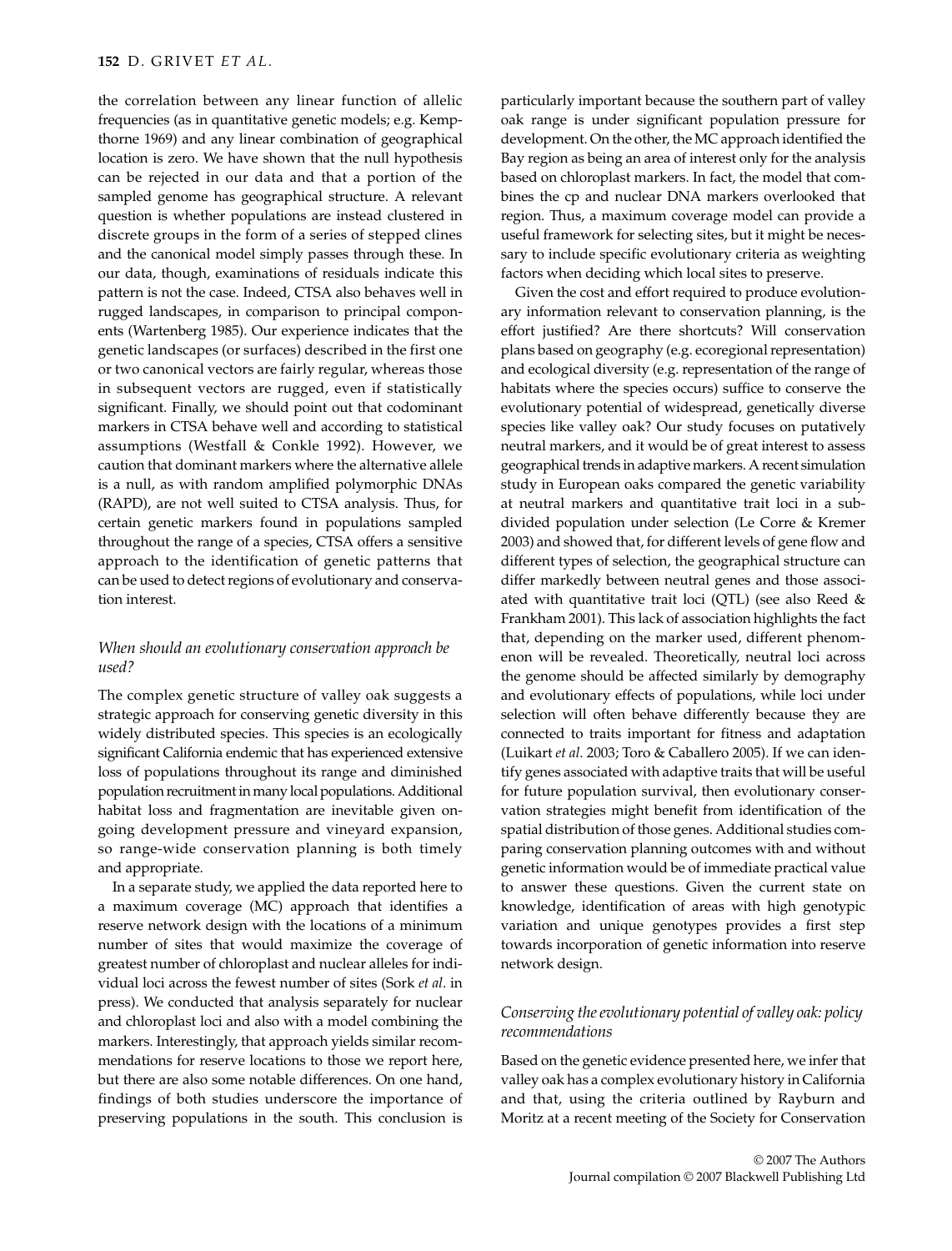Biology (2006), some regions within the species' range have especially high conservation value. Two areas that stand out in our study  $-$  the Bay area and the southern area near the Transverse Ranges and southern Coastal Ranges — have been identified through other studies as areas of interest (e.g. Calsbeek *et al*. 2003; Lapointe & Rissler 2005; Rissler *et al*. 2006). In addition, these two areas constitute important repositories of plant species endemism (Coastal Ranges, Stebbins & Major 1965) and plant species richness (central Coast Ranges and southwest California, Richerson & Lum 1980). Conversion to vineyards and rural residential development are significant threats to remaining valley oak woodlands (Fig. 1), and conservation nongovernmental organizations (NGO) such as The Nature Conservancy have already committed large resources to oak woodland protection in these regions. Local and state oak conservation policies are also helping to steer development away from or at least partially mitigate development in oak woodlands (see the California Oak Foundation's information at [www.californiaoaks.org/index.html\)](http://www.californiaoaks.org/index.html).

The preservation of evolutionary potential is especially important in the face of rapid climate change. Kueppers *et al*. (2005) analysed the implications of climate change for the distribution of valley oak. Based on a regional climate change model, they predict that the range of valley oak will shrink to about 54% of its current distribution. In southern California, their model shows that much of the suitable habitat will be altered by climatic conditions (aside from landscape change) and that populations will expand upward in elevation, if dispersal, colonization, and competition with conifer species permit. If valley oak is to persist either in its present range, or shift its distribution northward and upward, contemporary populations and their genetic composition will be needed to retain genetic variation that will allow an adaptive response to these changing environmental conditions.

The preliminary analyses presented here indicate that land-use change threatens to reduce the valley oak genetic diversity and evolutionary potential, and that genetic analyses will be important in developing a statewide strategy for preserving this potential. However, it is not possible to recommend a comprehensive reserve design at this time. We need to sample (i) populations in the geographical regions that are under represented in the current study (e.g. south of the Bay area); (ii) populations with steep genetic gradients that would benefit from further refinement; and (iii) populations in oak habitats with few samples (especially riparian corridors that are so important to oak movement and represent a major oak ecosystem that has been seriously damaged). Factors such as degree of threat, cost of acquisition, and availability of preserved sites that include comparable genetic composition should be addressed in any reserve design plan (e.g. Davis *et al*. 2006).

## **Conclusions**

California valley oak has experienced a significant reduction in its abundance over the last 200+ years since European settlement. The landscape transformation due to agricultural land use has reduced the abundance of valley oak, sometimes leaving the riparian corridors intact and thus allowing oak movement. The more recent increase in land-use change poses a greater risk to the valley oak because corridors are also disappearing. The combined spatial analysis of chloroplast and nuclear genotypes has identified several regions of California of high evolutionary interest and these regions happen to be active regions of landscape alteration. Moreover, the populations in the southern part of the range are valuable sources of genetic variation for range shifts due to global climate change. A comprehensive reserve plan needs to be designed in the near future for this keystone tree species or California may lose this precious ecosystem in many parts of the state.

#### **Acknowledgements**

We are grateful to Jeanette Papp and Uma Dandekar (from the UCLA Sequencing and Genotyping Core Facility) for handling the nuclear genotypic data, David K. Jacobs for information on California history, Valérie Le Corre, Rodney J. Dyer, Thomas W. Gillespie, John Novembre, and Peter E. Smouse for comments on this manuscript as well as two anonymous reviewers for constructive comments on an earlier version of the manuscript. V.L.S. and D.G. were supported by funds from UCLA and from NSF DEB-0089445. F.W.D. was supported by NSF HSD-0527286.

## **References**

- Anderson RS, Smith SJ (1994) Paleoclimatic interpretations of meadow sediment and pollen stratigraphies from California. *Geology*, **22**, 723–726.
- Avise JC (2000) *Phylogeography: The History and Formation of Species*. Harvard University Press, Cambridge, Massachusetts.
- Benson LV, Burdett JW, Kashgarian M *et al*. (1996) Climatic and hydrologic oscillations in the Owens Lake basin and adjacent Sierra Nevada. *California. Science*, **274**, 746–749.
- Box GEP, Draper NR (1987) *Empirical Model-Building and Response Surfaces*. John Wiley & Sons, New York.
- Brown RW, Davis FW (1991) Historical mortality of valley oak in the Santa Ynez Valley, Santa Barbara County, CA. In: *Proceedings of the Symposium on Oak Woodlands and Hardwood Rangeland Management. General Technical Report PSW-126* (ed. Standiford R), pp. 202–207. Pacific Southwest Research Station, Forest Service. US Department of Agriculture, Albany, California.
- Calsbeek R, Thompson JN, Richardson JE (2003) Patterns of molecular evolution and diversification in a biodiversity hotspot: the California Floristic Province. *Molecular Ecology*, **12**, 1021–1029.
- Cavalli-Sforza L, Menozzi P, Piazza A (1993) Demic expansions and human-evolution. *Science*, **259**, 639–646.
- Conkle MT, Westfall RD (1984) Evaluating breeding zones for ponderosa pine in California. In: *Progeny testing*. *Proceedings of*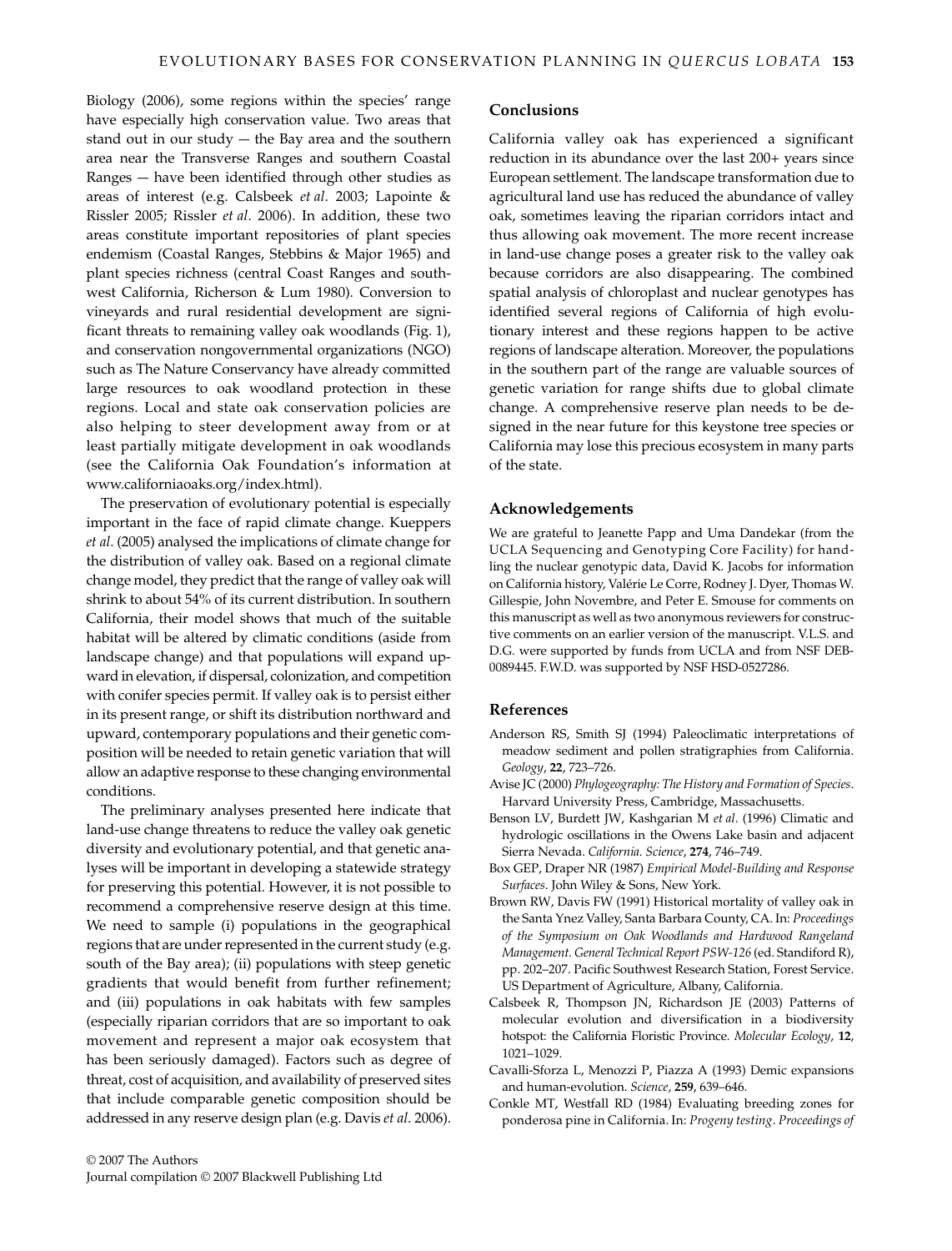#### **154** D. GRIVET *ET AL.*

*the Servicewide Genetics Workshop*, pp. 89–98. USDA Forest Service, Timber Management, Charleston, South Carolina.

- Couvet D (2002) Deleterious effects of restricted gene flow in fragmented populations. *Conservation Biology*, **16**, 369–376.
- Crawford TJ (1984) The estimation of neighbourhood parameters for plant populations. *Heredity*, **52**, 273–283.
- Davis OK (1999) Pollen analysis of Tulare Lake, California: Great Basin-like vegetation in Central California during the full-glacial and early Holocene. *Review of Paleobotany and Paleoecology*, **107**, 249–257.
- Davis FW, Costello C, Strom D (2006) Efficient conservation in a utility-maximization framework. *Ecology and Society*, **11**, 33. [online] URL: [http://www.ecologyandsociety.org/vol11/iss1/](http://www.ecologyandsociety.org/vol11/iss1/art33/) art33/.
- Davis FW, Kuhn W, Alagona P, Campopiano M, Brown R (2000) *Santa Barbara County Oak Woodland Inventory and Monitoring Program*. *Final report to the County of Santa Barbara department of planning and development*. University of California, Santa Barbara, California.

Deguilloux MF, Dumolin-Lapegue S, Gielly L, Grivet D, Petit RJ (2003) A set of primers for the amplification of chloroplast microsatellites in *Quercus*. *Molecular Ecology Notes*, **3**, 24–27.

- Dow BD, Ashley MV, Howe HF (1995) Characterization of highly variable (GA/CT) (n) microsatellites in the Bur Oak, *Quercus macrocarpa. Theoretical and Applied Genetics*, **91**, 137– 141.
- Dutech C, Sork VL, Irwin AJ, Smouse PE, Davis FW (2005) Gene flow and fine-scale genetic structure in a wind-pollinated tree species *Quercus lobata* (Fagaceae). *American Journal of Botany*, **92**, 252–261.
- Dyer RJ, Nason JD (2004) Population graphs: The graphtheoretic shape of genetics structure. *Molecular Ecology*, **13**, 1713–1728.
- El Mousadik A, Petit RJ (1996) Chloroplast DNA phylogeography of the argan tree of Morocco. *Molecular Ecology*, **5**, 547–555.
- Ennos RA (1994) Estimating the relative rates of pollen and seed migration among plant populations. *Heredity*, **72**, 250–259.
- Epperson BK (1990) Spatial autocorrelation of genotypes under directional selection. *Genetics*, **124**, 757–771.
- Epperson BK (2003) *Geographical Genetics*. Princeton University Press, Princeton, New Jersey.
- Excoffier L, Smouse PE, Quattro JM (1992) Analysis of molecular variance inferred from metric distances among DNA haplotypes — application to human mitochondrial DNA restriction data. *Genetics*, **131**, 479–491.
- Frankham R, Ballou JD, Briscoe DA (2002) *Introduction to Conservation Genetics*. Cambridge University Press, Cambridge, UK.
- Goudet J (2001) *FSTAT, a Program to Estimate and Test Gene Diversities and Fixation Indices* (version 2.9.3). Available from http:// [www2.unil.ch/popgen/softwares/fstat.htm.](http://www2.unil.ch/popgen/softwares/fstat.htm)
- Gram WK, Sork VL (1999) Population density as a predictor of genetic variation for woody plant species. *Conservation Biology*, **13**, 1079–1087.
- Gram WK, Sork VL (2001) Association between environmental and genetic heterogeneity in forest tree populations. *Ecology*, **82**, 2012–2021.
- Grivet D, Smouse PE, Sork VL (2005) A novel approach to an old problem: tracking dispersed seeds. *Molecular Ecology*, **14**, 3585–3595.
- Grivet D, Deguilloux MF, Petit RJ, Sork VL (2006) Contrasting patterns of historical colonization in white oaks (*Quercus*

spp.) in California and Europe. *Molecular Ecology*, **15**, 4085– 4093.

- Hamrick JL, Godt MJW (1996) Effects of life history traits on genetic diversity in plant species. *Philosophical Transactions of the Royal Society of London. Series B, Biological Sciences*, **351**, 1291–1298.
- Hamrick JL, Godt MJW, Sherman-Broyles SL (1992) Factors influencing levels of genetic diversity in woody plant species. *New Forests*, **6**, 95–124.
- Harden DR (1997) *California Geology*. Prentice Hall, Inc, Upper Saddle River, New Jersey.
- Hardy OJ, Vekemans X (2002) spacepi: a versatile computer program to analyse spatial genetic structure at the individual or population levels. *Molecular Ecology Notes*, **2**, 618–620.
- Heckel G, Burri R, Fink S, Desmet JF, Excoffier L (2005) Genetic structure and colonization processes in European populations of the common vole, Microtus arvalis. *Evolution*, **59**, 2231– 2242.
- Hickman JC (1993) *The Jepson Manual of Higher Plants of California*. University of California Press, Berkeley, California.
- Kampfer S, Lexer C, Glossl J, Steinkellner H (1998) Characterization of (GA) (n) microsatellite loci from *Quercus robur*. *Hereditas*, **129**, 183–186.
- Kelly PA, Phillips SE, Williams DF (2005) Documenting ecological changes in time and space: the San Joaquin Valley of California. In: *Mammalian Diversification: from Chromosomes to Phylogeography (a Celebration of the Career of James L. Patton)* (eds Lacey EA, Myers P). UC Publication in Zoology, Berkeley, California.
- Kempthorne O (1969) *An Introduction to Genetic Statistics*. The Iowa State University Press, Aimes, Iowa.
- Kinloch BB, Westfall RD, Forrest GI (1986) Caledonian Scots pine: origins and genetic structure. *New Phytologist*, **104**, 729.
- Kremer A, Zanetto A (1997) Geographical structure of gene diversity in *Quercus petraea* (Matt) Liebl. 2. Multilocus patterns of variation. *Heredity*, **78**, 476–489.
- Kremer A, Zanetto A, Ducousso A (1997) Multilocus and multitrait measures of differentiation for gene markers and phenotypic traits. *Genetics*, **145**, 1229–1241.
- Kueppers LM, Snyder MA, Sloan LC, Zavaleta ES, Fulfrost B (2005) Modeled regional climate change and California endemic oak ranges. *Proceedings of the National Academy of Sciences, USA*, **102**, 16281–16286.
- Lapointe FJ, Rissler LJ (2005) Notes and comments congruence, consensus, and the comparative phylogeography of codistributed species in California. *American Naturalist*, **166**, 290– 299.
- Le Corre V, Kremer A (2003) Genetic variability at neutral markers, quantitative trait loci and trait in a subdivided population under selection. *Genetics*, **164**, 1205–1219.
- Le Corre V, Roussel G, Zanetto A, Kremer A (1998) Geographical structure of gene diversity in *Quercus petraea* (Matt.) Liebl. III. Patterns of variation identifiedby geostatistical analyses. *Heredity*, **80**, 464–473.
- Leberg PL (2002) Estimating allelic richness: effects of sample size and bottlenecks. *Molecular Ecology*, **11**, 2445–2449.
- Ledig FT, Kitzmiller JH (1992) Genetic strategies for reforestation in the face of global climate change. *Forest Ecology and Management*, **50**, 153–169.
- Lee PJ (1969) The theory and application of canonical trend surfaces. *Journal of Geology*, **77**, 303–318.
- Legendre P, Legendre L (1998) *Numerical Ecology*, 2nd English edn. Elsevier, Amsterdam, The Netherlands.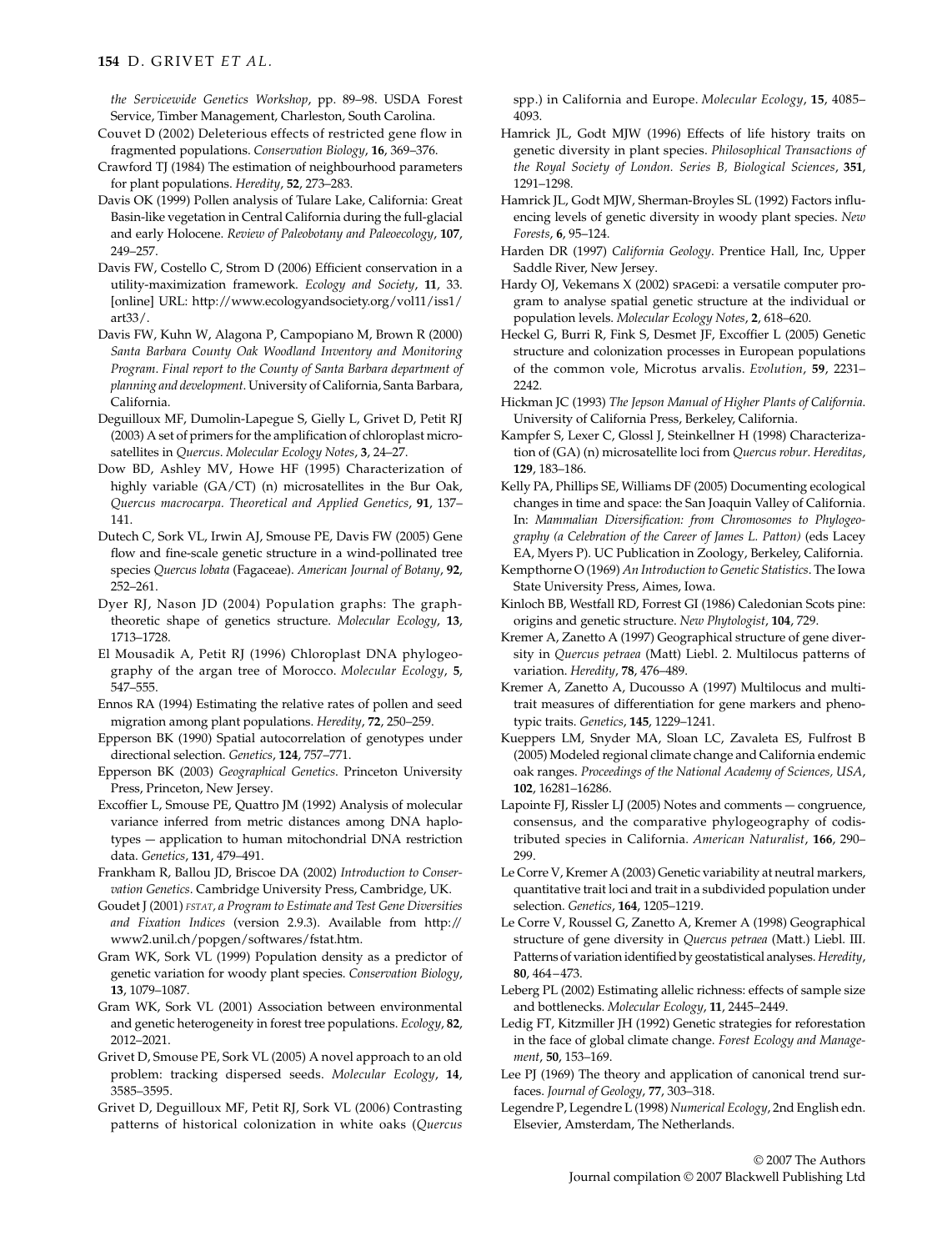- Li P, Adams WT (1989) Range-wide patterns of allozyme variation in Douglas-fir (Pseudotsuga menziesii). *Canadian Journal of Forest Research*, **19**, 149–161.
- Luikart G, England PR, Tallmon D, Jordan S, Taberlet P (2003) The power and promise of population genomics: from genotyping to genome typing. *Nature Reviews Genetics*, **4**, 981–994.
- Manni F, Guérard E, Heyer E (2004) Geographic patterns of (genetic, morphologic, linguistic) variation: how barriers can be detected by 'Monmonier's algorithm'. *Human Biology*, **76**, 173–190.
- Millar CI, Woolfenden WB (1999) Sierra Nevada forests: where did they come from? Where are they going?. In: *Natural Resources Management: Perceptions and Realities. Trans. 64th North American Wildlife and Natural Resources Conference, San Francisco, March 26–30, 1999* (eds McCabe R, Loos S), pp. 206–236. Wildlife Management Institute, Washington, DC.
- Moritz C (1995) Uses of molecular phylogenies for conservation. *Philosophical Transactions of the Royal Society of London. Series B, Biological Sciences*, **349**, 113–118.
- Moritz C, Faith DP (1998) Comparative phylogeography and the identification of genetically divergent areas for conservation. *Molecular Ecology*, **7**, 419–429.
- Pavlik BM, Muick PC, Johnson SG, Popper M (1991) *Oaks of California*. California Press and the California Oak Foundation, Los Olivos, California.
- Peakall R, Smouse PE (2006) GENALEX 6: genetic analysis in Excel. Population genetic software for teaching and research. *Molecular Ecology Notes*, **6**, 288–295.
- Petit RJ (1992) *Polymorphisme de l'ADN chloroplastique dans un complexe d'espèces: les chênes blancs européens. Approche de génétique de populations*. PhD diss., Paris XI.
- Petit RJ, Kremer A, Wagner DB (1993a) Finite island model for organelle and nuclear genes in plants. *Heredity*, **71**, 630–641.
- Petit RJ, Kremer A, Wagner DB (1993b) Geographic structure of chloroplast DNA polymorphisms in European oaks. *Theoretical and Applied Genetics*, **87**, 122–128.
- Petit RJ, Aguinagalde I, de Beaulieu JL *et al*. (2003) Glacial refugia: hotspots but not melting pots of genetic diversity. *Science*, **300**, 1563–1565.
- Pisias NG, Mix AC, Heusser L (2001) Millennial scale climate variability of the northeast Pacific Ocean and northwest North America based on radiolaria and pollen. *Quaternary Science Reviews*, **20**, 1561–1576.
- Pons O, Petit RJ (1996) Measuring and testing genetic differentiation with ordered versus unordered alleles. *Genetics*, **144**, 1237–1245.
- Pritchard JK, Stephens M, Donnelly P (2000) Inference of population structure using multilocus genotype data. *Genetics*, **155**, 945–959.
- Rajora OP, Dancik B (1999) Population genetic variation, structure, and evolution in Engelmann spruce, white spruce, and their natural hybrid complex in Alberta. *Canadian Journal of Botany*, **78**, 768–780.
- Raven PH, Axelrod DI (1978) *Origin and Relationship of the California Flora*. University of California, Publications in Botany, Sacramento, California.
- Rayburn R, Moritz C (2006) Using evolutionary hotspots to identify important areas for conservation in California. California State Department of Parks and Recreation, Sacramento, California.
- Reed DH, Frankham R (2001) How closely correlated are molecular and quantitative measures of genetic variation? A metaanalysis. *Evolution*, **55**, 1095–1103.
- Richerson PJ, Lum K-L (1980) Patterns of plant species diversity in California: relation to weather and topography. *The American Naturalist*, **116**, 504–536.
- Rissler LJ, Hijmans RJ, Graham CH, Moritz C, Wake DB (2006) Phylogeographic lineages and species comparisons in conservation analyses: a case study of California herpetofauna. *American Naturalist*, **167**, 655–666.
- Ritland K (1990) A series of FORTRAN computer programs for estimating plant mating systems. *Journal of Heredity*, **81**, 235–237.
- SAS Institute (1989) *SAS/STAT User's Guide*, Version 6, 4th edn, Vol. 1. Cary, North Carolina.
- Schwartz MK, Luikart G, Waples RS (2007) Genetic monitoring as a promising tool for conservation and management. *Trends in Ecology & Evolution*, **22**, 25–33.
- Smouse PE, Peakall R (1999) Spatial autocorrelation analysis of individual multiallele and multilocus genetic structure. *Heredity*, **82**, 561–573.
- Smouse PE, Williams RC (1982) Multivariate analysis of Hla disease associations. *Biometrics*, **38**, 757–768.
- Smouse PE, Dyer RJ, Westfall RD, Sork VL (2001) Two-generation analysis of pollen flow across a landscape. I. Male gamete heterogeneity among females. *Evolution*, **55**, 260–271.
- Sokal RR, Rohlf FJ (1981) *Biometry*, 2nd edn. Freeman & Co, San Francisco, California.
- Sokal RR, Wartenberg DE (1983) A test of spatial auto-correlation analysis using an isolation-by-distance model. *Genetics*, **105**, 219–237.
- Sork V, Davis F, Smouse P *et al*. (2002a) Pollen movement in declining populations of California Valley oak, *Quercus lobata*: where have the fathers gone? *Molecular Ecology*, **11**, 1657–1668.
- Sork VL, Davis FW, Dyer RJ, Smouse PE (2002b) Mating patterns in a savanna population of valley oak (*Quercus Lobata* Née*). USDA Forest Service General Technical Report* PSW-GTR-184, 427–439.
- Sork VL, Davis FW, Grivet D (in press) Incorporating genetic information into conservation planning for California valley oak.
- Stebbins GL, Major J (1965) Endemism and speciation in the California flora. *Ecological Monographs*, **35**, 1–35.
- Steinkellner H, Fluch S, Turetschek E *et al*. (1997) Identification and characterization of (GA/CT) (n)-microsatellite loci from *Quercus petraea*. *Plant Molecular Biology*, **33**, 1093–1096.
- Stockwell CA, Hendry AP, Kinnison MT (2003) Contemporary evolution meets conservation biology. *Trends in Ecology & Evolution*, **18**, 94–101.
- Thompson RS, Whitlock C, Bartlein PJ, Harrison SP, Spaulding WG (1993) Climate changes in the western United States since 18 000 years bp. In: *Global Climates Sincethe Last Glacial Maximum* (eds Wright HJ, Kutzbach J, Webb TI *et al*.), pp. 468–513. University of Minnesota Press, Minneapolis.
- Toro MA, Caballero A (2005) Characterization and conservation of genetic diversity in subdivided populations. *Philosophical Transactions of the Royal Society of London. Series B, Biological Sciences*, **360**, 1367–1378.
- Tyler CM, Kuhn B, Davis FW (2006) Demography and recruitment limitations of three oak species in California. *Quarterly Review of Biology*, **81**, 127–152.
- Wartenberg  $D(1985)$  Canonical trend-surface analysis a method for describing geographic patterns. *Systematic Zoology*, **34**, 259–279.
- Weir BS (1996) *Genetic Data Analysis*, 2nd edn. Sinauer & Associates, Sunderland, Massachusetts.

© 2007 The Authors Journal compilation © 2007 Blackwell Publishing Ltd